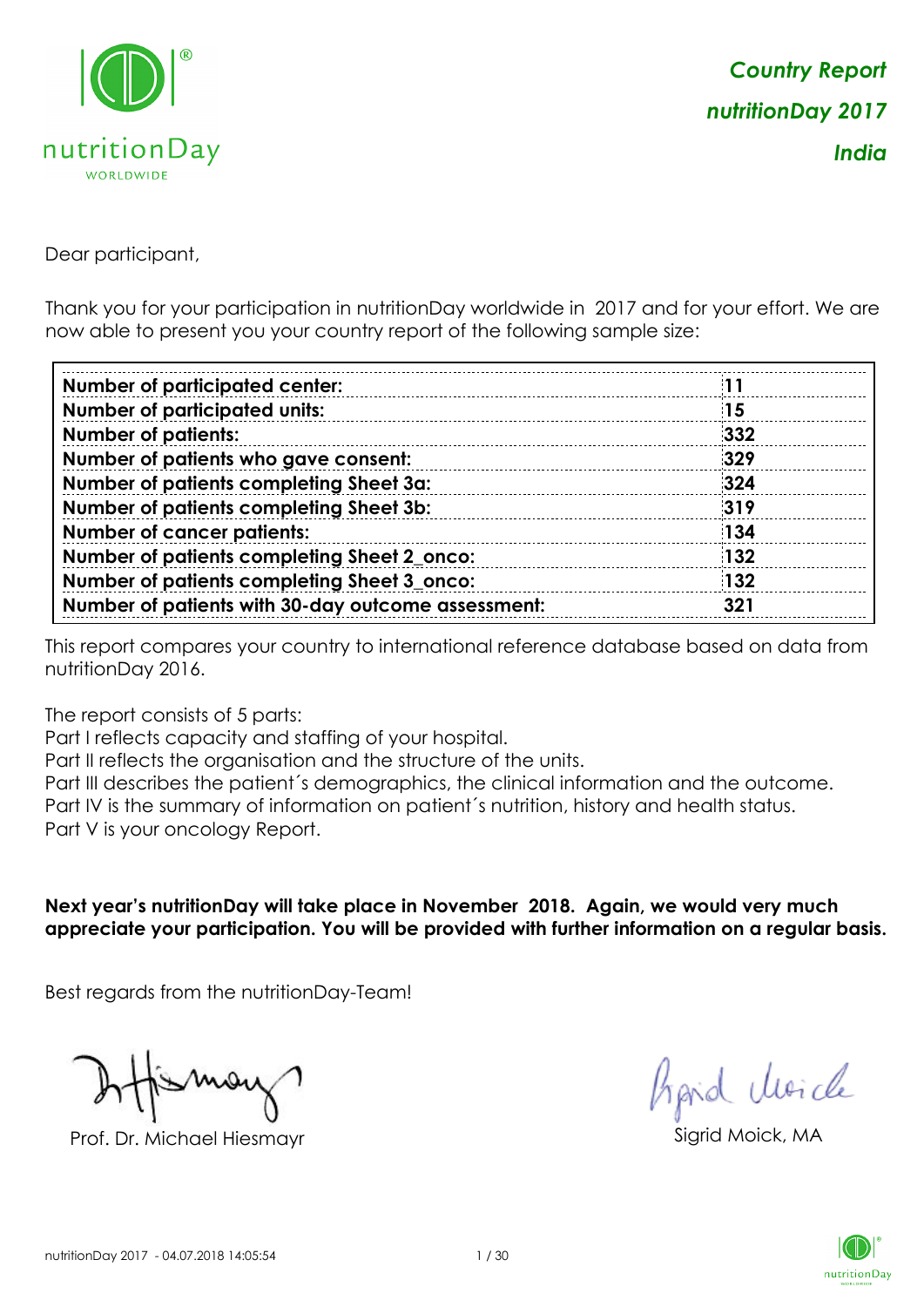## *I. Hospital capacity and staffing ("Hospital sheet")*

|                                                                                    | <b>YOUR RESULTS</b> | <b>REFERENCE RESULTS</b> |
|------------------------------------------------------------------------------------|---------------------|--------------------------|
| 1. Total number of beds in hospital                                                | 204 [103-288]       | 290 [162-548]            |
|                                                                                    |                     |                          |
| 2. Total number of admissions in the hospital last year                            | 10550 [5960-13000]  | 16544 [7529-35485]       |
|                                                                                    |                     |                          |
| 3. Total number of staff in the hospital                                           |                     |                          |
| <b>Total medical doctors</b>                                                       | 48 [29-133]         | 161 [64-352]             |
| <b>Medical specialists</b>                                                         | 19 [16-35]          | 108 [42-202]             |
| Medical non-specialists                                                            | 18 [11-50]          | 33 [11-78]               |
| <b>Nurses</b>                                                                      | 250 [136-526]       | 347 [123-753]            |
| <b>Dieticians</b>                                                                  | $4 [2-7]$           | $4[2-8]$                 |
| <b>Nutritionists</b>                                                               | $3[2-4]$            | $1[0-4]$                 |
| Pharmacists                                                                        | 18 [9-20]           | $6[3-17]$                |
| Kitchen staff                                                                      | 27 [25-130]         | 29 [13-53]               |
|                                                                                    |                     |                          |
| <b>Full time equivalent</b>                                                        |                     |                          |
| <b>Total medical doctors</b>                                                       | 45 [33-54]          | 119 [53-333]             |
| <b>Medical specialists</b>                                                         | 15 [13-18]          | 88 [43-204]              |
| Medical non-specialists                                                            | 10 [10-10]          | 31 [10-79]               |
| <b>Nurses</b>                                                                      | 140 [140-140]       | 309 [119-725]            |
| <b>Dieticians</b>                                                                  | $3[3-4]$            | $4[2-7]$                 |
| <b>Nutritionists</b>                                                               | $0 [0-0]$           | $1[0-3]$                 |
| Pharmacists                                                                        | 20 [20-20]          | $5[3-15]$                |
| Kitchen staff                                                                      | $3[3-3]$            | 22 [13-46]               |
|                                                                                    |                     |                          |
| 4. Does the hospital have a nutrition care strategy?                               | 10 (100%) Yes       | 203 (77.5%) Yes          |
|                                                                                    |                     |                          |
| 5. Which nutrition-related standards or routine activities exist in your hospital? |                     |                          |
| Nutrition training is available                                                    | 9 (90.0%) Yes       | 170 (64.9%) Yes          |
| Nutrition steering committee is available                                          | 4 (40.0%) Yes       | 151 (57.6%) Yes          |
| Quality indicators are recorded and reported to national<br>or regional level      | 7 (70.0%) Yes       | 105 (40.1%) Yes          |
| Quality indicators are used for internal benchmarking                              | 8 (80.0%) Yes       | 134 (51.1%) Yes          |
| Patient feedback about food and food service is collected<br>using a questionnaire | 9 (90.0%) Yes       | 184 (70.2%) Yes          |
| None                                                                               |                     | 17 (6.5%) Yes            |
| No answer given                                                                    |                     |                          |

### **6. Which codes are available /routinely used in your hospital for billing and reimbursement purposes?**

| Codes available            |                 |                 |
|----------------------------|-----------------|-----------------|
| <b>Nutrition Support</b>   | $6(60.0\%)$ Yes | 121 (46.2%) Yes |
| Oral nutrition supplements | 6 (60.0%) Yes   | 99 (37.8%) Yes  |

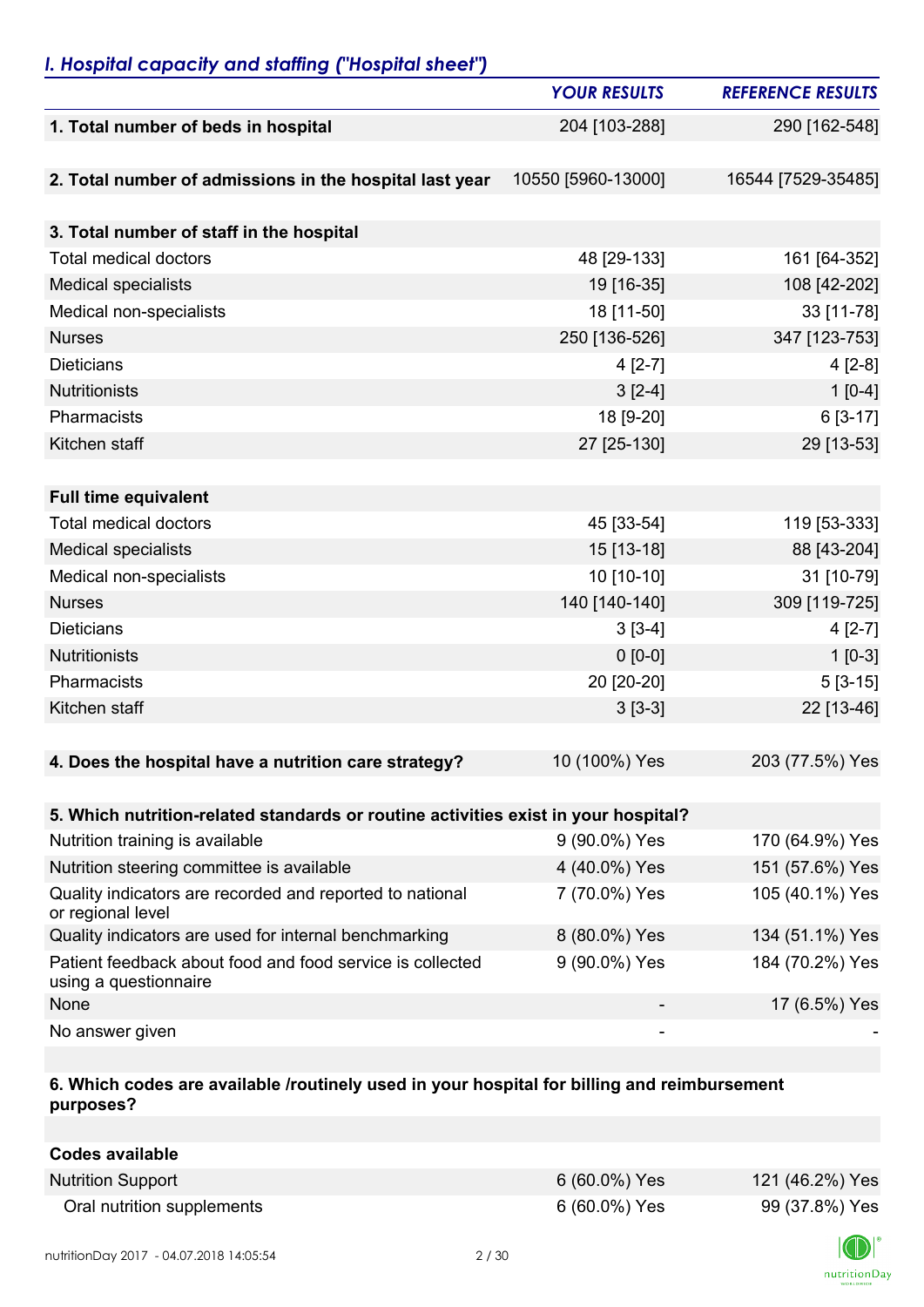| Parenteral nutrition                                      | 5 (50.0%) Yes | 139 (53.1%) Yes |
|-----------------------------------------------------------|---------------|-----------------|
| <b>Enteral nutrition</b>                                  | 5 (50.0%) Yes | 119 (45.4%) Yes |
| Dietary counseling                                        | 9 (90.0%) Yes | 86 (32.8%) Yes  |
| Specific dietary interventions                            | 2 (20.0%) Yes | 70 (26.7%) Yes  |
| Screening for malnutrition                                | 4 (40.0%) Yes | 61 (23.3%) Yes  |
| Risk of malnutrition                                      | 2 (20.0%) Yes | 63 (24.0%) Yes  |
| Malnutrition (in general)                                 | 2 (20.0%) Yes | 118 (45.0%) Yes |
| Severity of malnutrition (i.e. mild, moderate, severe)    | 2 (20.0%) Yes | 114 (43.5%) Yes |
| No information available from billing/finance/controlling | 1 (10.0%) Yes | 39 (14.9%) Yes  |
| No answer given                                           |               | 21 (8.0%)       |
|                                                           |               |                 |
| <b>Codes routinely used</b>                               |               |                 |
| <b>Nutrition Support</b>                                  | 6 (60.0%) Yes | 100 (38.2%) Yes |
| Oral nutrition supplements                                | 6 (60.0%) Yes | 82 (31.3%) Yes  |
| Parenteral nutrition                                      | 4 (40.0%) Yes | 123 (46.9%) Yes |
| <b>Enteral nutrition</b>                                  | 4 (40.0%) Yes | 103 (39.3%) Yes |
| Dietary counseling                                        | 9 (90.0%) Yes | 68 (26.0%) Yes  |
| Specific dietary interventions                            | 2 (20.0%) Yes | 59 (22.5%) Yes  |
| Screening for malnutrition                                | 4 (40.0%) Yes | 48 (18.3%) Yes  |
| <b>Risk of malnutrition</b>                               | 2 (20.0%) Yes | 44 (16.8%) Yes  |
| Malnutrition (in general)                                 | 2 (20.0%) Yes | 98 (37.4%) Yes  |
| Severity of malnutrition (i.e. mild, moderate, severe)    | 3 (30.0%) Yes | 98 (37.4%) Yes  |
| No information available from billing/finance/controlling | 1 (10.0%) Yes | 46 (17.6%) Yes  |
| No answer given                                           |               | 31(1.5%)        |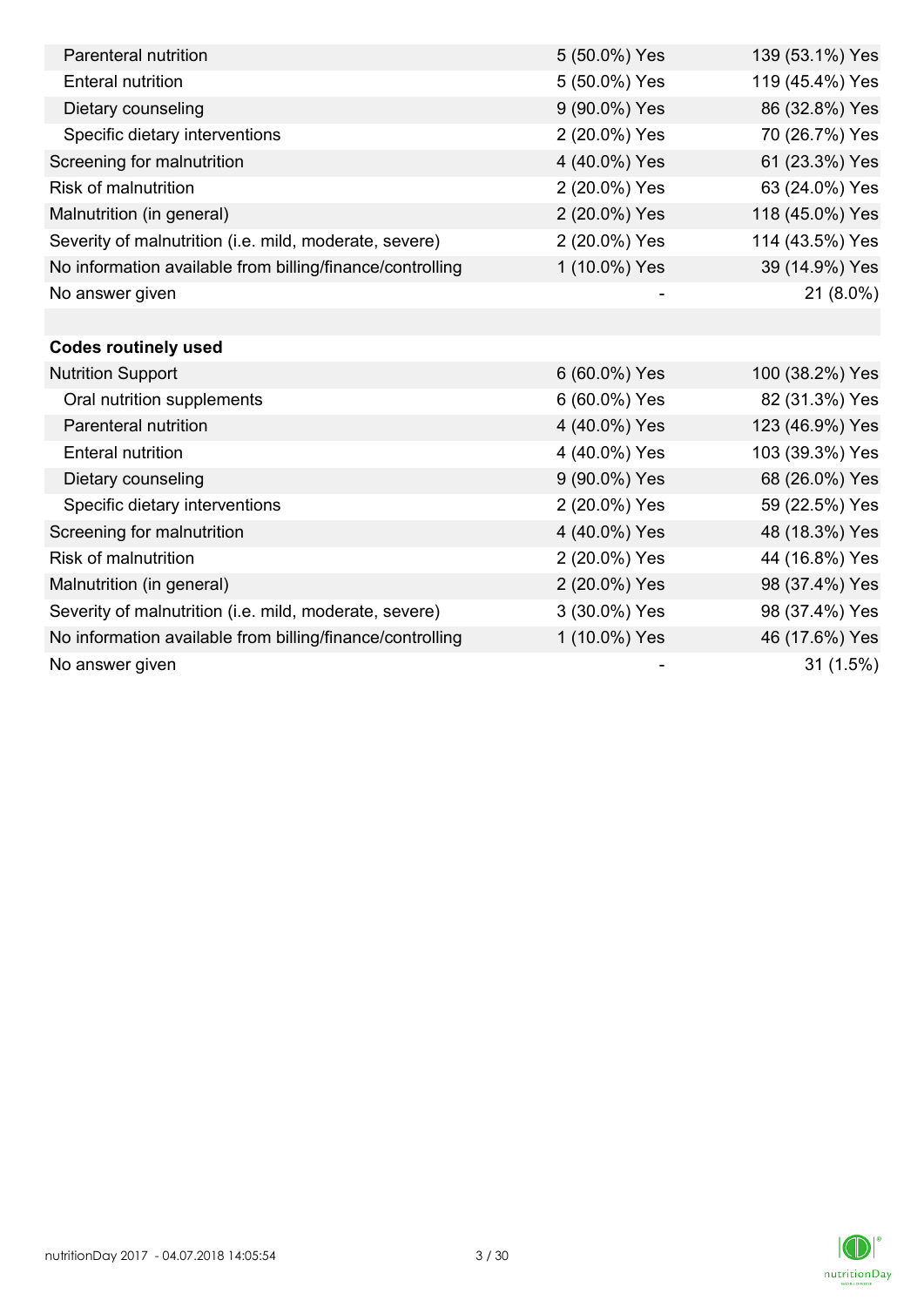# *II. Unit organisation and structures ("Sheet 1a/1b")*

|                                                                       | <b>YOUR RESULTS</b>      | <b>REFERENCE RESULTS</b> |
|-----------------------------------------------------------------------|--------------------------|--------------------------|
|                                                                       |                          |                          |
| Internal Medicine / General                                           | $3(20.0\%)$              | 20.2%                    |
| Internal Medicine / Cardiology                                        |                          | 5.5%                     |
| Internal Medicine / Gastroenterology & hepatology                     |                          | 6.5%                     |
| Internal Medicine / Geriatrics                                        |                          | 8.2%                     |
| Internal Medicine / Infectious diseases                               |                          | 1.1%                     |
| Internal Medicine / Nephrology                                        | $\overline{\phantom{a}}$ | 1.1%                     |
| Internal Medicine / Oncology (incl. radiotherapy)                     | $3(20.0\%)$              | 7.6%                     |
| Interdisciplinary                                                     | 1(6.7%)                  | 4.4%                     |
| Long term care                                                        |                          | 2.1%                     |
| Neurology                                                             |                          | 2.9%                     |
| Surgery / General                                                     | $\overline{\phantom{a}}$ | 17.3%                    |
| Surgery/ Cardiac/Vascular/Thoracic                                    | 1(6.7%)                  | 1.5%                     |
| Surgery / Neurosurgery                                                | $1(6.7\%)$               | 1.1%                     |
| Surgery / Orthopedic                                                  |                          | 4.2%                     |
| Trauma                                                                | $\overline{a}$           | 1.5%                     |
| Ear Nose Throat (ENT)                                                 |                          | 1.5%                     |
| Gynecology / Obstetrics                                               | 1(6.7%)                  | 2.1%                     |
| Pediatrics                                                            | 1(6.7%)                  | 0.0%                     |
| Psychiatry                                                            |                          | 0.6%                     |
| <b>Others</b>                                                         | 4(26.7%)                 | 10.7%                    |
|                                                                       |                          |                          |
| 2. Number of registered inpatients at noon                            | 30 [25-75]               | 25 [18-34]               |
|                                                                       |                          |                          |
| 3. Total bed capacity of the unit                                     | 45 [31-110]              | 31 [25-44]               |
|                                                                       |                          |                          |
| 4. Number of each type of staff in the unit for TODAY's morning shift |                          |                          |
|                                                                       |                          |                          |
| <b>Fully trained</b>                                                  |                          |                          |
| <b>Medical doctors</b>                                                | $4[2-10]$                | $4[2-8]$                 |
| <b>Nurses</b>                                                         | 12 [8-50]                | $5[4-8]$                 |
| Nursing aides                                                         | $2[2-4]$                 | $2[1-4]$                 |
| <b>Dieticians</b>                                                     | $2[1-6]$                 | $1 [0-1]$                |
| <b>Nutritionists</b>                                                  | $0 [0-0]$                | $0 [0-1]$                |
| Administrative staff                                                  | $5[1-7]$                 | $1[0-2]$                 |
| Other staff involved in patient care                                  | $5[2-8]$                 | $1[0-3]$                 |
|                                                                       |                          |                          |
| In training                                                           |                          |                          |
| <b>Medical doctors</b>                                                |                          | $1 [0-3]$                |
| <b>Medical students</b>                                               |                          | $0 [0-2]$                |
| <b>Nurses</b>                                                         |                          | $1 [0-3]$                |

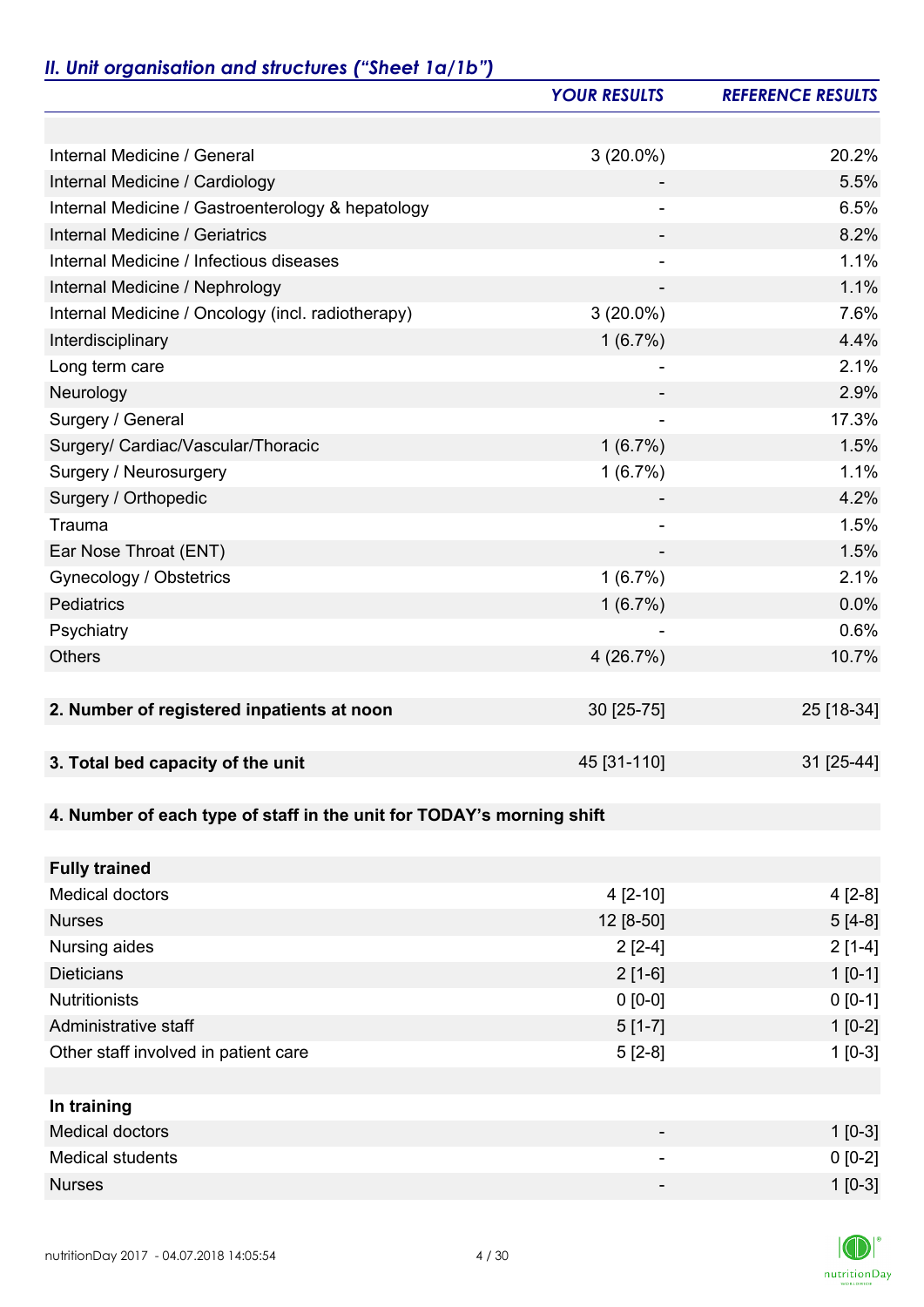| Nursing aides                                                                                       |               | $0 [0-0]$       |
|-----------------------------------------------------------------------------------------------------|---------------|-----------------|
| <b>Dieticians</b>                                                                                   | $2[2-2]$      | $0 [0-0]$       |
| <b>Nutritionists</b>                                                                                |               | $0 [0-0]$       |
| Other staff involved in patient care                                                                |               | $0 [0-0]$       |
|                                                                                                     |               |                 |
| 5. Is there a nutrition support team in your hospital<br>available?                                 | 1Yes          | 337 (74.2%) Yes |
| 6. Does the unit have a nutrition care strategy?                                                    | 1Yes          | 330 (72.7%) Yes |
|                                                                                                     |               |                 |
| 7. Is there a person in your unit responsible for<br>nutrition care?                                | 1Yes          | 331 (72.9%) Yes |
| 8. Is there a dietician, nutritionist or dietetic assistant<br>available for your unit?             | 1Yes          | 410 (90.3%) Yes |
| 9. Is specific staff responsible for providing feeding<br>assistance to patients during meal times? | 9 (81.8%) Yes | 282 (62.1%) Yes |
|                                                                                                     |               |                 |
| 10. How do you MAINLY screen/monitor patients for<br>malnutrition?                                  |               |                 |
| At admission                                                                                        |               |                 |
| No routine screening                                                                                |               | 46 (9.7%) Yes   |
| No fixed criteria                                                                                   |               | 10 (2.1%) Yes   |
| Experience / visual assessment only                                                                 |               | 43 (9.1%) Yes   |
| Weighing / BMI only                                                                                 | 2 (13.3%) Yes | 66 (13.9%) Yes  |
| <b>Nutritional Risk Screening (NRS) 2002</b>                                                        |               | 136 (28.6%) Yes |
| Malnutrition Universal Screening Tool (MUST)                                                        |               | 29 (6.1%) Yes   |
| Malnutrition Screening tool (MST)                                                                   |               | 42 (8.8%) Yes   |
| <b>SNAQ</b>                                                                                         |               | 2 (0.42%) Yes   |
| Other formal tool                                                                                   | 9 (60.0%) Yes | 77 (16.2%) Yes  |
| I do not know                                                                                       |               | 3 (0.63%) Yes   |
| Missing                                                                                             | 4(26.7%)      | $21(4.4\%)$     |
|                                                                                                     |               |                 |
| <b>During hospital stay</b>                                                                         |               |                 |
| No routine monitoring                                                                               |               | 44 (9.3%) Yes   |
| No fixed criteria                                                                                   |               | 44 (9.3%) Yes   |
| Experience / visual assessment only                                                                 |               | 90 (18.9%) Yes  |
| Weighing / BMI only                                                                                 | 2 (13.3%) Yes | 136 (28.6%) Yes |
| Other formal tool                                                                                   | 9 (60.0%) Yes | 130 (27.4%) Yes |
| I do not know                                                                                       |               | 10 (2.1%) Yes   |
| Missing                                                                                             | 4(26.7%)      | $21(4.4\%)$     |
|                                                                                                     |               |                 |
| 11a. Do you routinely use guidelines or standards for<br>nutrition care?                            | 1Yes          | 354 (78.8%) Yes |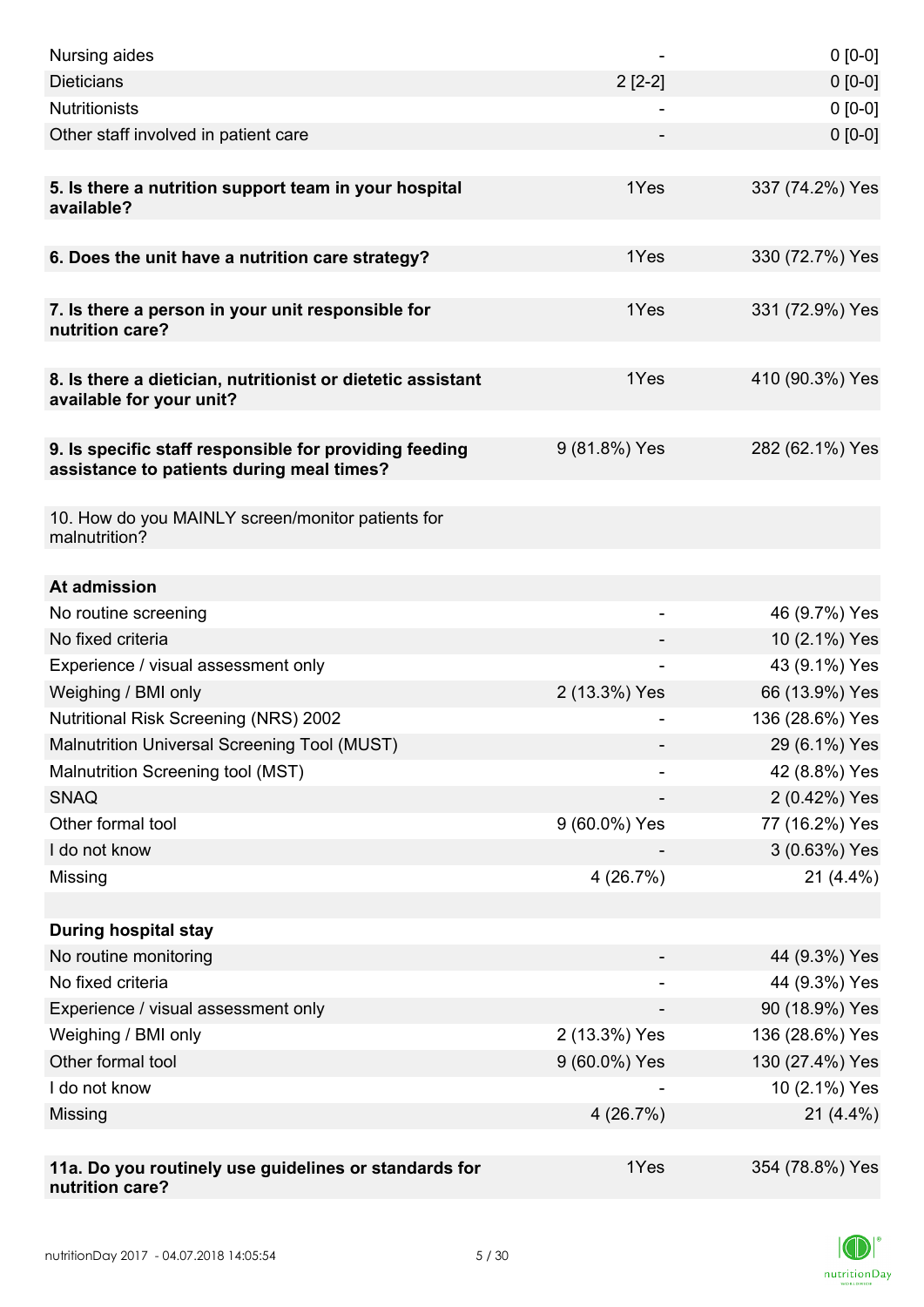| 11b. If yes, which one is mainly used?                            |                          |                 |
|-------------------------------------------------------------------|--------------------------|-----------------|
| International guidelines                                          | 6 (54.5%) Yes            | 91 (25.7%) Yes  |
| National guidelines                                               |                          | 56 (15.8%) Yes  |
| Standards on hospital level                                       | 1 (9.1%) Yes             | 119 (33.6%) Yes |
| Standards on unit level                                           |                          | 24 (6.8%) Yes   |
| Individual patient nutrition care plans                           | 4 (36.4%) Yes            | 57 (16.1%) Yes  |
| Other                                                             |                          | 4 (1.1%) Yes    |
| Missing                                                           | $\overline{\phantom{a}}$ | 3(0.85%)        |
| 12. What is routinely done in your unit for given patient groups? |                          |                 |
| At risk                                                           |                          |                 |
| Watchful waiting                                                  | 2 (13.3%) Yes            | 142 (29.9%) Yes |
| Discuss nutrition care activities during ward rounds              | 1 (6.7%) Yes             | 199 (41.9%) Yes |
| Develop an individual nutrition care plan                         | 1 (6.7%) Yes             | 251 (52.8%) Yes |
| Initiate treatment / nutrition intervention                       | 1 (6.7%) Yes             | 286 (60.2%) Yes |
| Consult a nutrition expert (dietician, nutritionist, etc.)        | 1 (6.7%) Yes             | 292 (61.5%) Yes |
| Consult a medical professional                                    | 1 (6.7%) Yes             | 178 (37.5%) Yes |
| Calculate energy requirements                                     | 1 (6.7%) Yes             | 240 (50.5%) Yes |
| Calculate protein requirements                                    | 1 (6.7%) Yes             | 234 (49.3%) Yes |
|                                                                   |                          |                 |
| <b>Malnourished</b>                                               |                          |                 |
| Watchful waiting                                                  | 3 (20.0%) Yes            | 101 (21.3%) Yes |
| Discuss nutrition care activities during ward rounds              | 1 (6.7%) Yes             | 218 (45.9%) Yes |
| Develop an individual nutrition care plan                         | 1 (6.7%) Yes             | 267 (56.2%) Yes |
| Initiate treatment / nutrition intervention                       | 2 (13.3%) Yes            | 316 (66.5%) Yes |
| Consult a nutrition expert (dietician, nutritionist, etc.)        | 1 (6.7%) Yes             | 294 (61.9%) Yes |
| Consult a medical professional                                    | 1 (6.7%) Yes             | 192 (40.4%) Yes |
| Calculate energy requirements                                     | 3 (20.0%) Yes            | 270 (56.8%) Yes |
| Calculate protein requirements                                    | 3 (20.0%) Yes            | 266 (56.0%) Yes |
|                                                                   |                          |                 |
| <b>Every patient</b>                                              |                          |                 |
| Watchful waiting                                                  | 6 (40.0%) Yes            | 204 (42.9%) Yes |
| Discuss nutrition care activities during ward rounds              | 11 (73.3%) Yes           | 131 (27.6%) Yes |
| Develop an individual nutrition care plan                         | 11 (73.3%) Yes           | 79 (16.6%) Yes  |
| Initiate treatment / nutrition intervention                       | 10 (66.7%) Yes           | 61 (12.8%) Yes  |
| Consult a nutrition expert (dietician, nutritionist, etc.)        | 11 (73.3%) Yes           | 77 (16.2%) Yes  |
| Consult a medical professional                                    | 11 (73.3%) Yes           | 105 (22.1%) Yes |
| Calculate energy requirements                                     | 9 (60.0%) Yes            | 56 (11.8%) Yes  |
| Calculate protein requirements                                    | 9 (60.0%) Yes            | 50 (10.5%) Yes  |
|                                                                   |                          |                 |
| <b>Never</b>                                                      |                          |                 |
| Watchful waiting                                                  | 2 (13.3%) Yes            | 35 (7.4%) Yes   |
|                                                                   |                          | <b>0011</b>     |

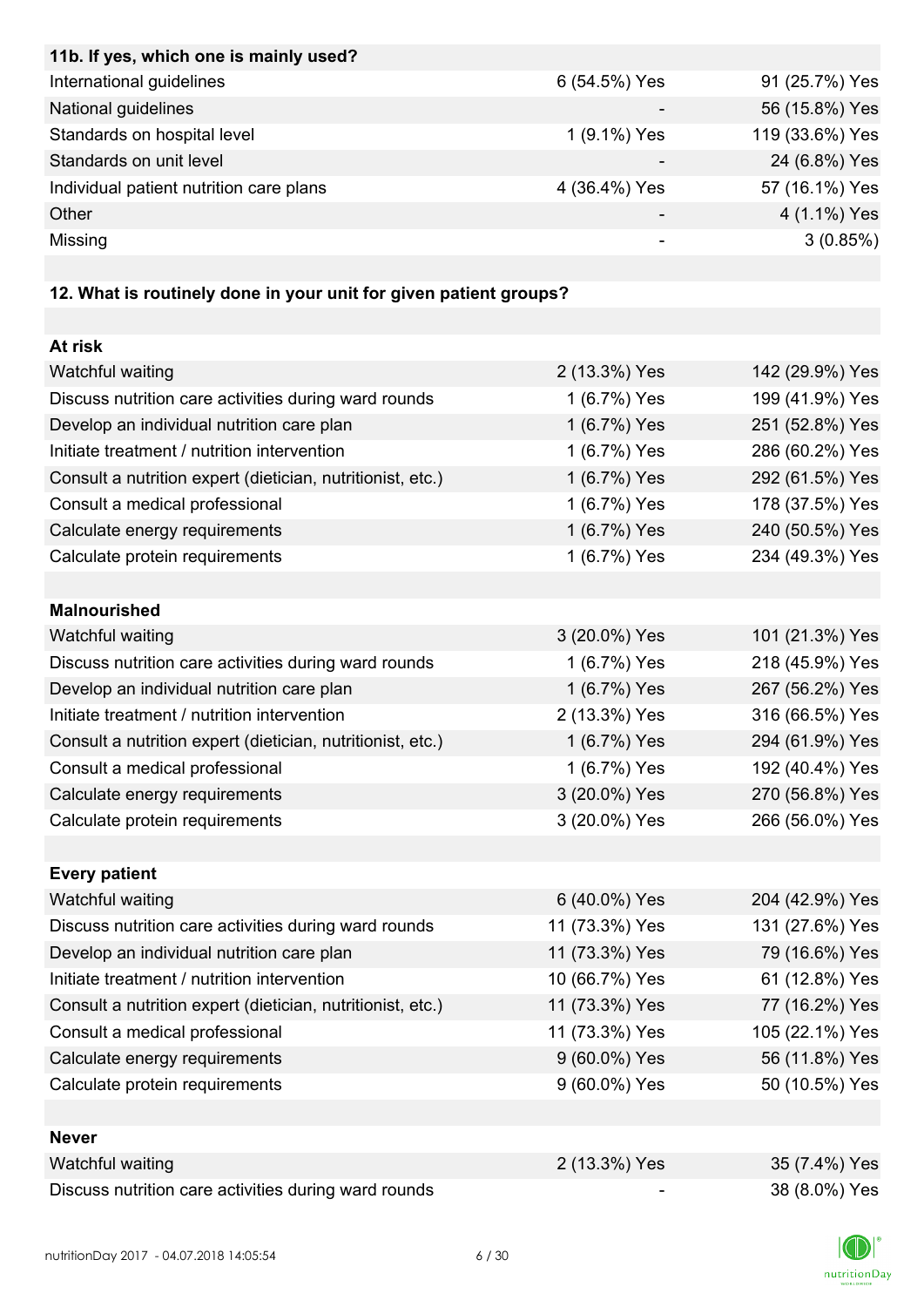| Develop an individual nutrition care plan                          |                          | 32 (6.7%) Yes   |
|--------------------------------------------------------------------|--------------------------|-----------------|
| Initiate treatment / nutrition intervention                        |                          | 6 (1.3%) Yes    |
| Consult a nutrition expert (dietician, nutritionist, etc.)         |                          | 8 (1.7%) Yes    |
| Consult a medical professional                                     | $\overline{\phantom{a}}$ | 49 (10.3%) Yes  |
| Calculate energy requirements                                      | $\overline{\phantom{a}}$ | 51 (10.7%) Yes  |
| Calculate protein requirements                                     |                          | 55 (11.6%) Yes  |
|                                                                    |                          |                 |
| I do not know                                                      |                          |                 |
| Watchful waiting                                                   |                          | 22 (4.6%) Yes   |
| Discuss nutrition care activities during ward rounds               | $\overline{\phantom{a}}$ | 11 (2.3%) Yes   |
| Develop an individual nutrition care plan                          |                          | 5 (1.1%) Yes    |
| Initiate treatment / nutrition intervention                        | $\overline{\phantom{a}}$ | 5 (1.1%) Yes    |
| Consult a nutrition expert (dietician, nutritionist, etc.)         |                          | 4 (0.84%) Yes   |
| Consult a medical professional                                     | -                        | 19 (4.0%) Yes   |
| Calculate energy requirements                                      |                          | 12 (2.5%) Yes   |
| Calculate protein requirements                                     | $\overline{\phantom{a}}$ | 14 (2.9%) Yes   |
|                                                                    |                          |                 |
| 13. When do you routinely weigh your patients?                     |                          |                 |
| at admission                                                       | 11 (73.3%) Yes           | 300 (63.2%) Yes |
| Within 24 hours                                                    |                          | 70 (14.7%) Yes  |
| Within 48 hours                                                    |                          | 20 (4.2%) Yes   |
| Within 72 hours                                                    | $\overline{\phantom{a}}$ | 14 (2.9%) Yes   |
| Every week                                                         | 1 (6.7%) Yes             | 164 (34.5%) Yes |
| Occasionally                                                       |                          | 60 (12.6%) Yes  |
| When requested                                                     | 5 (33.3%) Yes            | 212 (44.6%) Yes |
| At discharge                                                       | 7 (46.7%) Yes            | 22 (4.6%) Yes   |
| Never                                                              |                          | 8 (1.7%) Yes    |
| I do not know                                                      |                          | 1 (0.21%) Yes   |
| No answer given                                                    | $1(2.9\%)$               | 23 (4.8%)       |
|                                                                    |                          |                 |
| 14. What do you do to support adequate food intake of patients?    |                          |                 |
| Offer additional meals or in between snacks                        | 9 (60.0%) Yes            | 350 (73.7%) Yes |
| Offer meal choices                                                 | 9 (60.0%) Yes            | 348 (73.3%) Yes |
| Offer different portion sizes                                      | 10 (66.7%) Yes           | 292 (61.5%) Yes |
| Consider food presentation                                         | 11 (73.3%) Yes           | 198 (41.7%) Yes |
| Change food texture/consistency as needed                          | 11 (73.3%) Yes           | 389 (81.9%) Yes |
| Consider patient problems with eating and drinking                 | 11 (73.3%) Yes           | 385 (81.1%) Yes |
| Ensure that mealtimes are undisturbed/protected<br>mealtime policy | 9 (60.0%) Yes            | 58 (12.2%) Yes  |
| Promote positive eating environment                                | 9 (60.0%) Yes            | 92 (19.4%) Yes  |
| Consider cultural/religious preferences                            | 11 (73.3%) Yes           | 200 (42.1%) Yes |
| Consider patient allergies / intolerances                          | 11 (73.3%) Yes           | 228 (48.0%) Yes |
| Other                                                              | 1 (6.7%) Yes             | 29 (6.1%) Yes   |
| I do not know                                                      |                          | 6 (1.3%) Yes    |
| No answer given                                                    | 4 (26.7%)                | 21 (4.4%)       |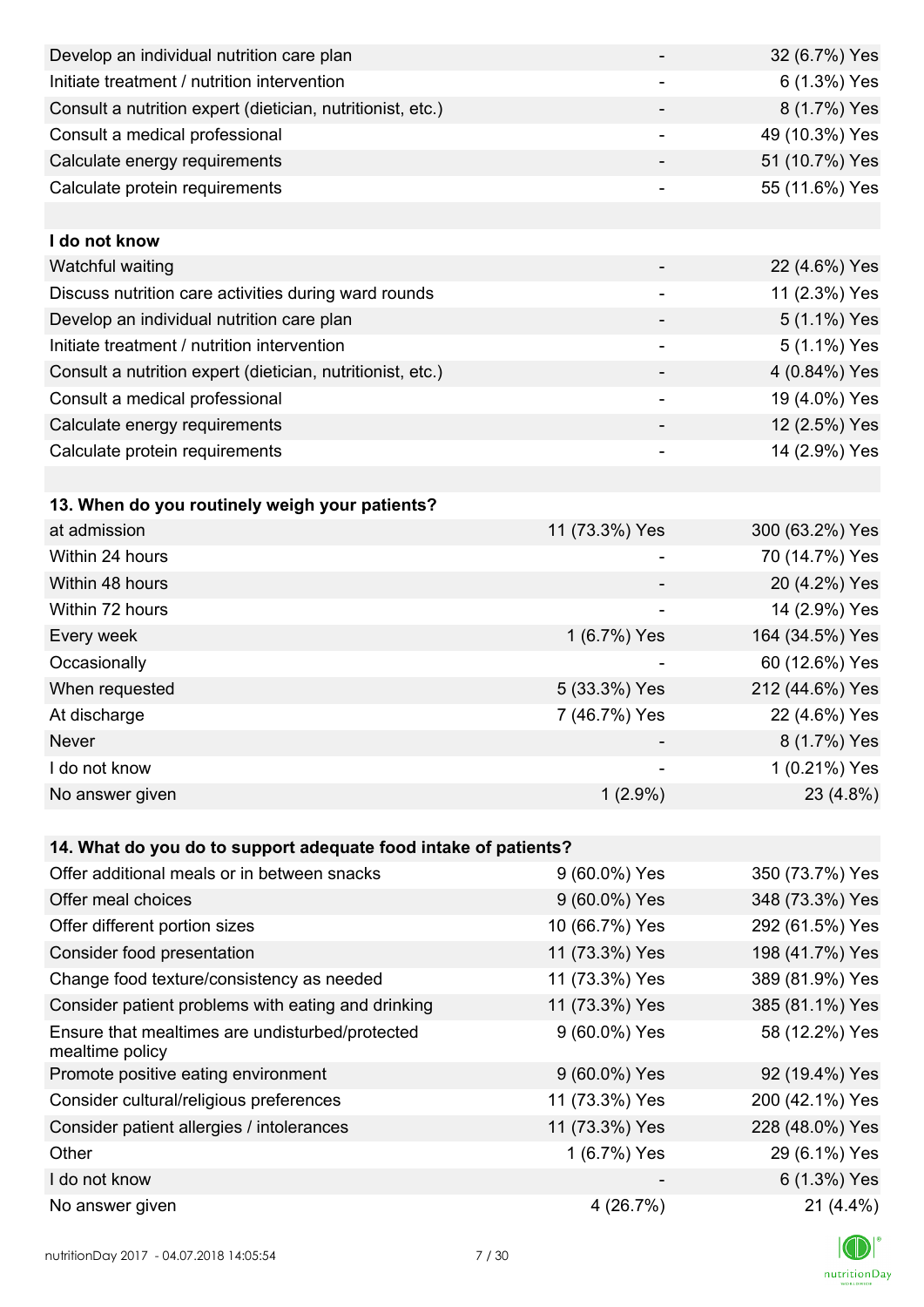| 15. Which nutrition-related standards or routine activities exist in your unit?      |                |                 |
|--------------------------------------------------------------------------------------|----------------|-----------------|
| Nutrition training is available                                                      | 11 (73.3%) Yes | 267 (56.2%) Yes |
| Reporting of nutrition related information to hospital<br>managers                   | 11 (73.3%) Yes | 211 (44.4%) Yes |
| Quality indicators are recorded and reported to national<br>or regional level        | 8 (53.3%) Yes  | 131 (27.6%) Yes |
| Quality indicators are used for internal benchmarking                                | 8 (53.3%) Yes  | 175 (36.8%) Yes |
| Patient feedback about food and food service is collected<br>using a questionnaire   | 11 (73.3%) Yes | 302 (63.6%) Yes |
| None                                                                                 |                | 21 (4.4%) Yes   |
| I do not know                                                                        |                | 13 (2.7%) Yes   |
| No answer given                                                                      | 4 (26.7%)      | 37 (7.8%)       |
|                                                                                      |                |                 |
| 16. At admission what is asked and documented?                                       |                |                 |
| Change in weight                                                                     | 10 (66.7%) Yes | 373 (78.5%) Yes |
| Eating habits/difficulties                                                           | 10 (66.7%) Yes | 349 (73.5%) Yes |
| Nutrition before admission                                                           | 10 (66.7%) Yes | 271 (57.1%) Yes |
| None                                                                                 |                | 9 (1.9%) Yes    |
| I do not know                                                                        |                | 5 (1.1%) Yes    |
| No answer given                                                                      | 4 (26.7%)      | 39 (8.2%)       |
|                                                                                      |                |                 |
| 17. On what forms is there a specific part about eating, nutrition or malnutrition?  |                |                 |
|                                                                                      |                |                 |
| a. Patient Record has a section for                                                  |                |                 |
| indicating if the patient is malnourished or at risk of<br>malnutrition              | 10 (66.7%) Yes | 335 (70.5%) Yes |
| nutrition treatment                                                                  | 10 (66.7%) Yes | 280 (58.9%) Yes |
| None                                                                                 |                | 30 (6.3%) Yes   |
| I do not know                                                                        |                | 4 (0.84%) Yes   |
|                                                                                      |                |                 |
| b. Discharge Letter                                                                  |                |                 |
| summarizes nutrition treatment received during stay                                  | 8 (53.3%) Yes  | 171 (36.0%) Yes |
| makes future nutrition-related recommendations                                       | 9 (60.0%) Yes  | 269 (56.6%) Yes |
| None                                                                                 |                | 56 (11.8%) Yes  |
| I do not know                                                                        |                | 26 (5.5%) Yes   |
|                                                                                      |                |                 |
| 18. Do you provide brochures about malnutrition to at<br>risk/malnourished patients? | 9 (81.8%) Yes  | 171 (44.5%) Yes |



**19. Who filled in this sheet?**

Head staff  $\sim$  120 (25.3%) Yes Dietician 11 (73.3%) Yes 244 (51.4%) Yes Nurse 127 (26.7%) Yes Physician 74 (15.6%) Yes Administrative staff  $\sim$  4 (0.84%) Yes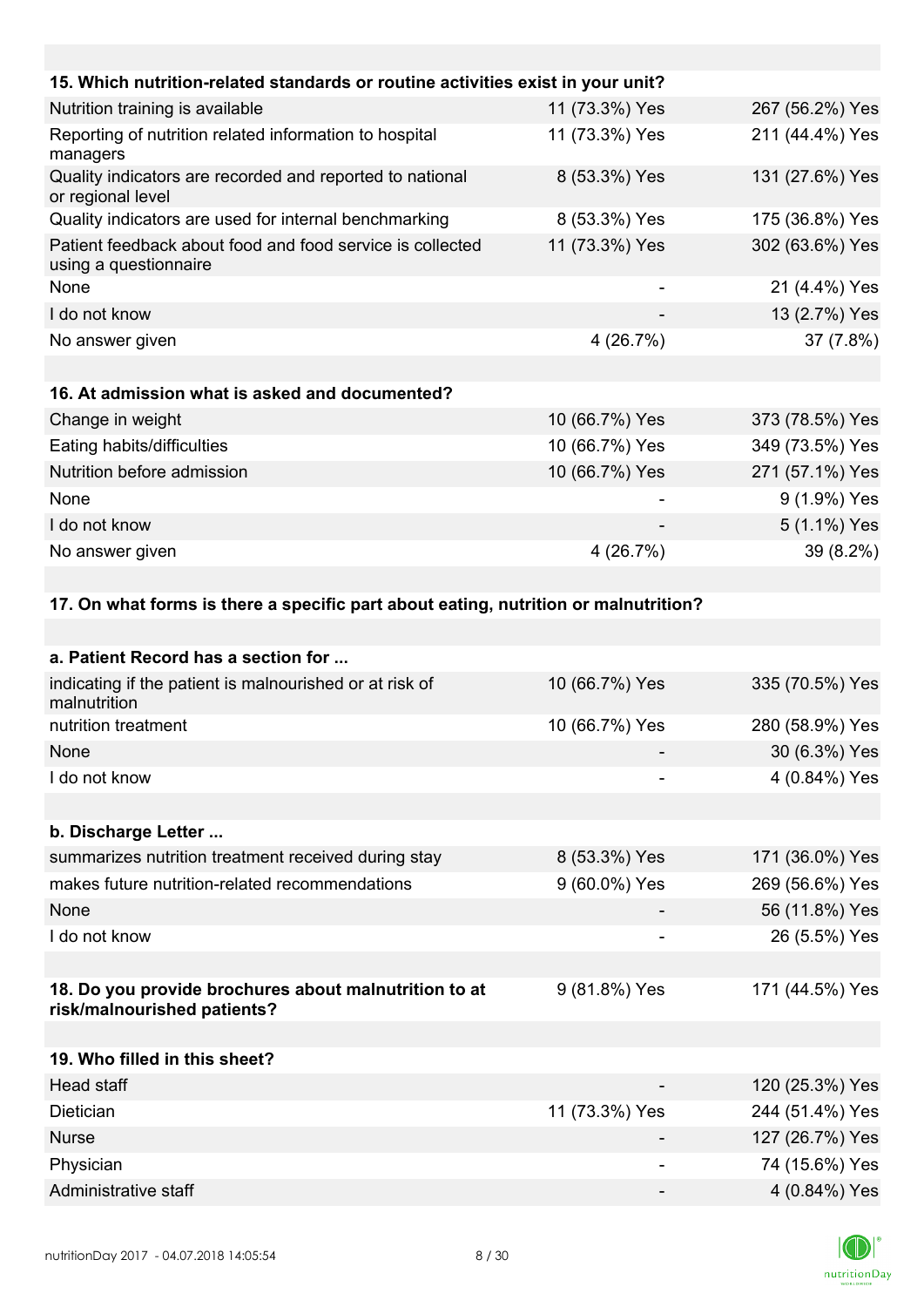| Other         | -                        | 8 (1.7%) Yes             |
|---------------|--------------------------|--------------------------|
| None          | $\overline{\phantom{0}}$ | $\overline{\phantom{0}}$ |
| I do not know | $\overline{\phantom{0}}$ | 3 (0.63%) Yes            |

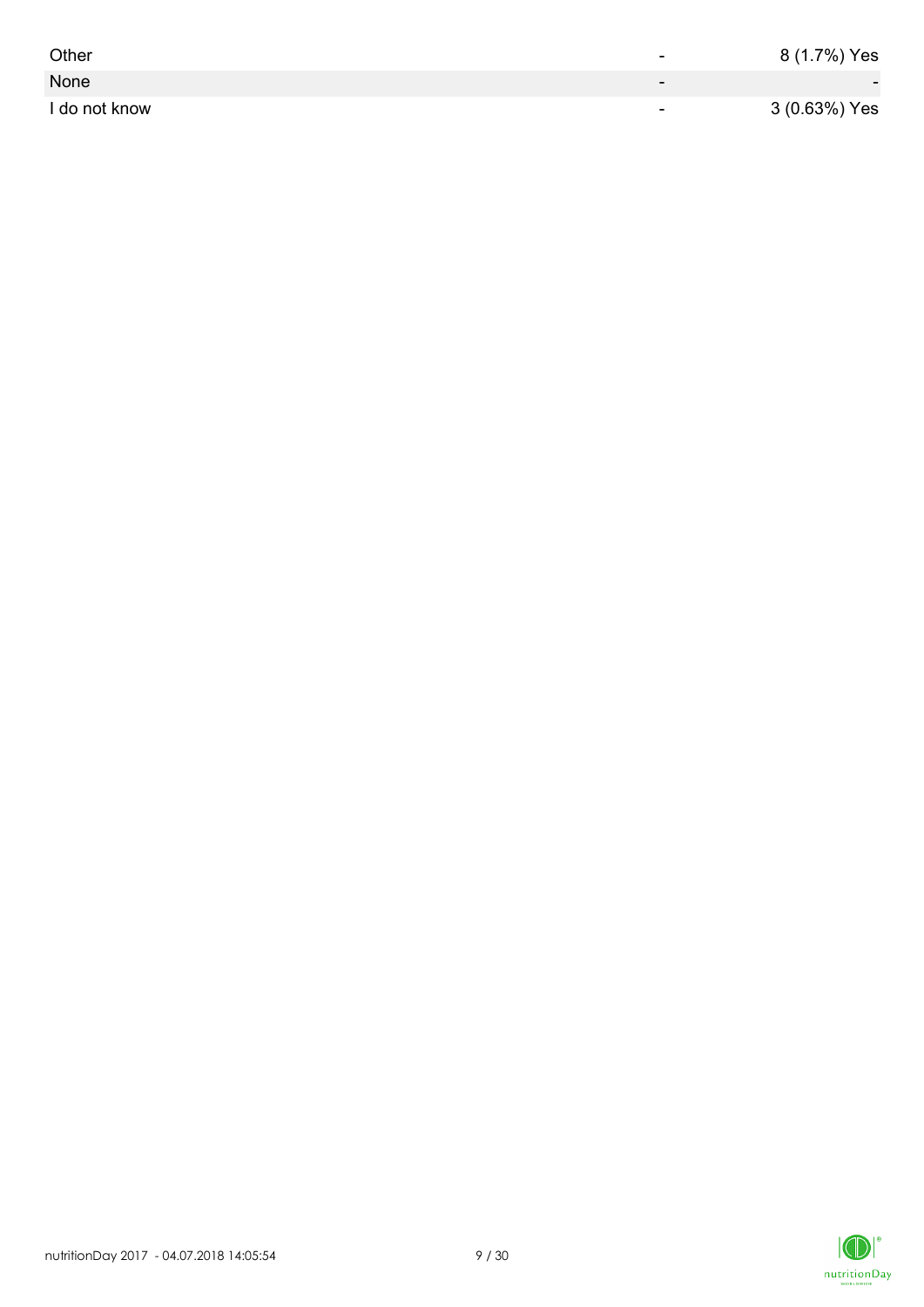|                                                                                         | <b>YOUR RESULTS</b> | <b>REFERENCE RESULTS</b> |
|-----------------------------------------------------------------------------------------|---------------------|--------------------------|
|                                                                                         |                     |                          |
| Total                                                                                   | 329                 | 9133                     |
| Age                                                                                     | 54 [41-64]          | 67 [53-78]               |
| Female                                                                                  | 165 (50.2%)         | 4630 (50.7%)             |
| Weight                                                                                  | 69.0±21.0           | 68.8±18.8                |
| Height                                                                                  | $161 + 8$           | 164±10                   |
| <b>BMI</b>                                                                              | $25.7 + 5.1$        | $25.4 \pm 6.0$           |
|                                                                                         |                     |                          |
| 1. This hospital admission was                                                          |                     |                          |
| planned                                                                                 | 215 (65.3%)         | 3186 (34.9%)             |
| an emergency                                                                            | 108 (32.8%)         | 5234 (57.3%)             |
| I do not know                                                                           | 6(1.8%)             | 713 (7.8%)               |
| No answer given                                                                         |                     |                          |
| 2a. Diagnosis at admission                                                              |                     |                          |
| 0100 Infectious and parasitic diseases                                                  | 34 (10.3%)          | 833 (9.1%)               |
| 0200 Neoplasms                                                                          | 103 (31.3%)         | 1451 (15.9%)             |
| 0300 Blood and bloodforming organs and the immune<br>mechanism                          | $8(2.4\%)$          | 612 (6.7%)               |
| 0400 Endocrine, nutritional and metabolic diseases                                      | 17 (5.2%)           | 1103 (12.1%)             |
| 0500 Mental health                                                                      | $1(0.30\%)$         | 340 (3.7%)               |
| 0600 Nervous system                                                                     | $31(9.4\%)$         | 795 (8.7%)               |
| 0700 Eye and adnexa                                                                     | $2(0.61\%)$         | 134 (1.5%)               |
| 0800 Ear and mastoid process                                                            |                     | 71 (0.78%)               |
| 0900 Circulatory system                                                                 | 24 (7.3%)           | 1817 (19.9%)             |
| 1000 Respiratory system                                                                 | 20 (6.1%)           | 1407 (15.4%)             |
| 1100 Digestive system                                                                   | 26 (7.9%)           | 2255 (24.7%)             |
| 1200 Skin and subcutaneous tissue                                                       | $4(1.2\%)$          | 444 (4.9%)               |
| 1300 Musculoskeletal system and connective tissue                                       | 27 (8.2%)           | 1332 (14.6%)             |
| 1400 Genitourinary system                                                               | 25 (7.6%)           | 847 (9.3%)               |
| 1500 Pregnancy, childbirth and the puerperium                                           | 22 (6.7%)           | 126 (1.4%)               |
| 1600 Conditions originating in the perinatal period                                     |                     | 22 (0.24%)               |
| 1700 Congenital/chromosomal abnormalities                                               |                     | $9(0.10\%)$              |
| 1800 Symptoms, signs, abnormal clinical/lab findings                                    | $20(6.1\%)$         | 410 (4.5%)               |
| 1900 Injury, poisoning                                                                  | $1(0.30\%)$         | 291 (3.2%)               |
| 2000 External causes of morbidity and mortality (e.g.<br>transport accidents, assaults) | $7(2.1\%)$          | 173 (1.9%)               |
| 2100 Factors influencing health status and contact with<br>health services              | $4(1.2\%)$          | 214 (2.3%)               |
| No answer given                                                                         |                     |                          |
|                                                                                         |                     |                          |
| 3. Which conditions/comorbidities does this patient have?                               |                     |                          |
| Cardiac insufficiency                                                                   | 34 (11.2%)          | 1665 (22.5%)             |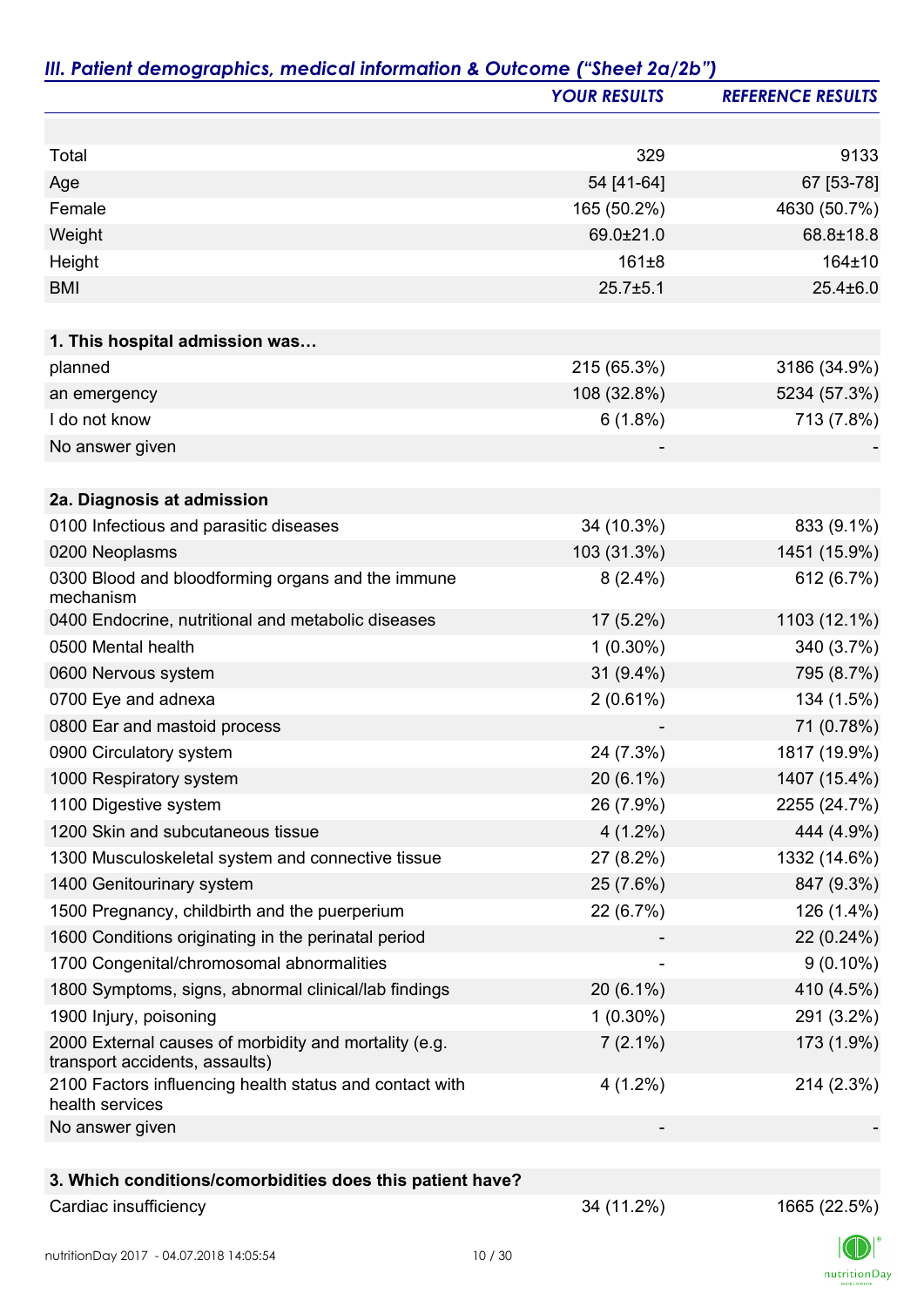| Myocardial infarction                                | $7(2.4\%)$  | 418 (5.9%)   |
|------------------------------------------------------|-------------|--------------|
| Chronic lung disease                                 | $12(4.1\%)$ | 1118 (15.3%) |
| Cerebral vascular disease                            | 5(1.7%)     | 768 (10.7%)  |
| Peripheral vascular disease                          | 2(0.68%)    | 888 (12.3%)  |
| Chronic liver disease                                | $10(3.4\%)$ | 457 (6.4%)   |
| Chronic kidney disease                               | 14 (4.9%)   | 853 (11.8%)  |
| <b>Diabetes</b>                                      | 90 (29.5%)  | 1983 (26.8%) |
| Cancer                                               | 134 (45.1%) | 1815 (24.8%) |
| Infection                                            | 20 (6.8%)   | 1166 (16.0%) |
| Dementia                                             | $4(1.4\%)$  | 398 (5.6%)   |
| Major depressive disorder                            | 2(0.69%)    | 390 (5.5%)   |
| Other chronic mental disorder                        |             | 387 (5.5%)   |
| Other chronic disease                                | 38 (12.8%)  | 2029 (27.4%) |
| None                                                 | 82 (24.9%)  | 1421 (15.6%) |
|                                                      |             |              |
| 4a. Previous operation during this hospital stay     |             |              |
| Yes, planned                                         | 103 (31.3%) | 1796 (19.7%) |
| Yes, acute                                           | $7(2.1\%)$  | 561 (6.1%)   |
| <b>No</b>                                            | 218 (66.3%) | 6420 (70.3%) |
| I do not know                                        |             | 130 (1.4%)   |
| Missing                                              | $1(0.30\%)$ | 226 (2.5%)   |
|                                                      |             |              |
| Days since operation                                 | $3[2-8]$    | 4 [1-13]     |
|                                                      |             |              |
| 4b. Planned operation during this hospital stay      |             |              |
| Yes, today or tomorrow                               | 41 (12.5%)  | 766 (8.4%)   |
| Yes, later                                           | 29 (8.8%)   | 536 (5.9%)   |
| No                                                   | 246 (74.8%) | 6795 (74.4%) |
| I do not know                                        | $3(0.91\%)$ | 417 (4.6%)   |
| Missing                                              | $10(3.0\%)$ | 619 (6.8%)   |
|                                                      |             |              |
| 5. Previous ICU admission during this hospital stay? | 65 (19.8%)  | 982 (10.8%)  |
| (Yes)                                                |             |              |
|                                                      |             |              |
| 6. Is this patient terminally ill?                   | 31 (9.4%)   | 660 (7.2%)   |
|                                                      |             |              |
| 7. Fluid status                                      |             |              |
| Normal                                               | 299 (90.9%) | 7154 (78.3%) |
| Overloaded                                           | 15 (4.6%)   | 518 (5.7%)   |
| Dehydrated                                           | $11(3.3\%)$ | 475 (5.2%)   |
| I do not know                                        | $4(1.2\%)$  | 986 (10.8%)  |
| Missing                                              |             |              |
|                                                      |             |              |
| 8. Number of different medications planned           |             |              |
| Oral                                                 | $5[3-8]$    | $5[2-8]$     |
|                                                      |             |              |
| nutritionDay 2017 - 04.07.2018 14:05:54              | 11/30       |              |

 $\textsf{nutritionDay}$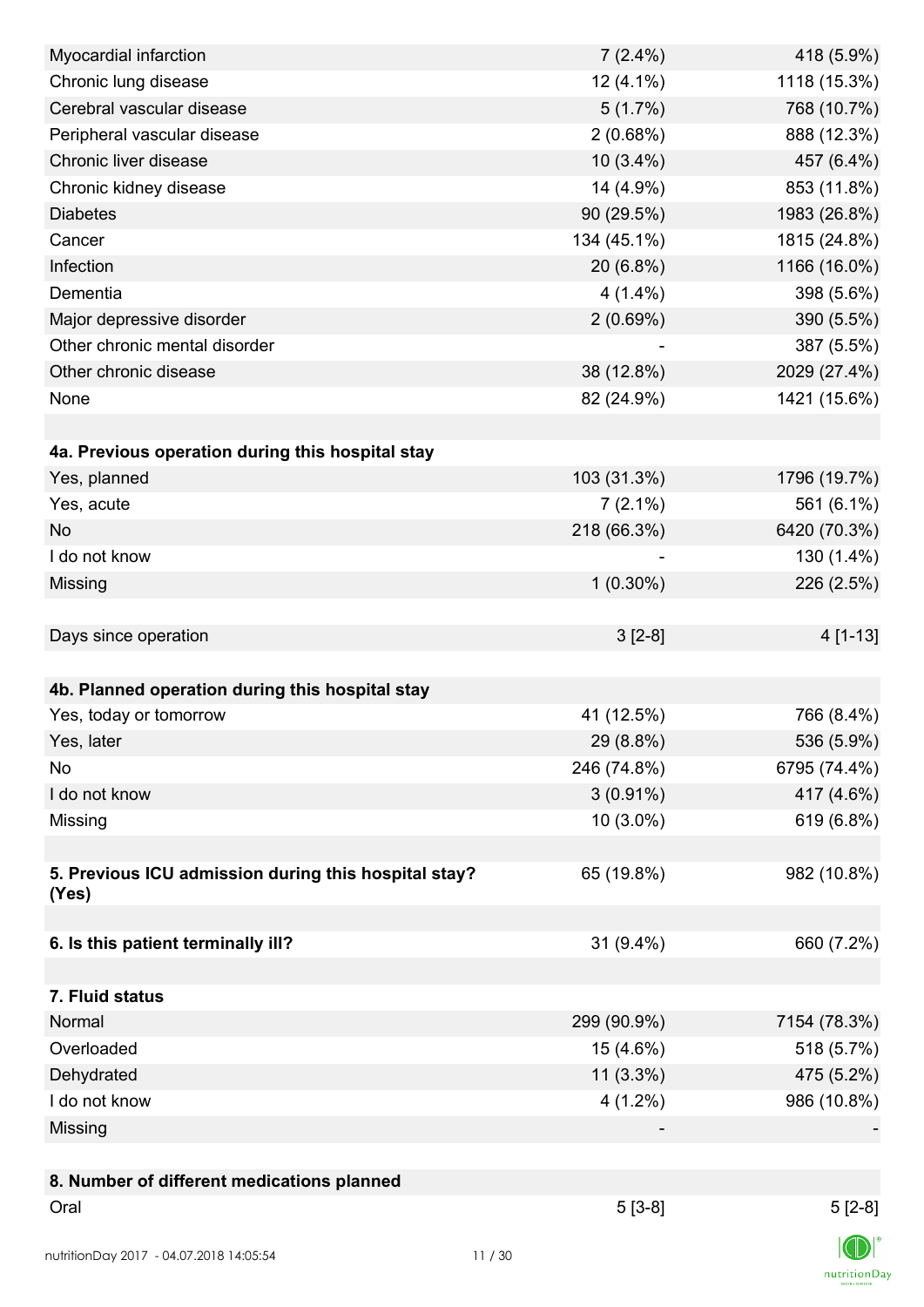| Other                                                                                    | $2[1-4]$    | $2[1-4]$     |
|------------------------------------------------------------------------------------------|-------------|--------------|
|                                                                                          |             |              |
| 9. Was this patient identified as malnourished or at risk of malnutrition?               |             |              |
| Malnourished                                                                             | 50 (15.2%)  | 914 (10.0%)  |
| At risk                                                                                  | 51 (15.5%)  | 1610 (17.6%) |
| No                                                                                       | 224 (68.1%) | 5843 (64.0%) |
| I do not know                                                                            | $4(1.2\%)$  | 766 (8.4%)   |
| Missing                                                                                  |             |              |
|                                                                                          |             |              |
| 10. IV Fluids                                                                            |             |              |
| Electrolyte solution (NaCl, Ringers lactate, etc)                                        | 155 (47.1%) | 3595 (39.4%) |
| 5% Glucose solution                                                                      | 46 (14.0%)  | 877 (9.6%)   |
|                                                                                          |             |              |
| 11. Number of ONS drinks planned                                                         | $0 [0-2]$   | $0 [0-0]$    |
|                                                                                          |             |              |
| 12. Nutrition intake                                                                     |             |              |
| Regular hospital food                                                                    | 240 (72.9%) | 5097 (55.8%) |
| Fortified/enriched hospital food                                                         | 88 (26.7%)  | 801 (8.8%)   |
| Protein/energy supplement (e.g. ONS drinks)                                              | 86 (26.1%)  | 1073 (11.7%) |
| <b>Enteral nutrition</b>                                                                 | 18 (5.5%)   | 495 (5.4%)   |
| Parenteral nutrition                                                                     | $10(3.0\%)$ | 485 (5.3%)   |
| Special diet                                                                             | 116 (35.3%) | 3173 (34.7%) |
| None                                                                                     | $11(3.3\%)$ | 506 (5.5%)   |
|                                                                                          |             |              |
| 13a. All lines and Tubes                                                                 |             |              |
| <b>Central Venous</b>                                                                    | 12 (3.6%)   | 752 (8.2%)   |
| Peripheral venous access                                                                 | 139 (42.2%) | 4362 (47.8%) |
| Nasogastric                                                                              | 17 (5.2%)   | 269 (2.9%)   |
| Nasojejunal                                                                              |             | 38 (0.42%)   |
| Nasoduadenal                                                                             |             | 22 (0.24%)   |
| Enterostoma                                                                              |             |              |
|                                                                                          | $1(0.30\%)$ | 46 (0.50%)   |
| Percutaneous endoscopy/surgical gastrostomy                                              |             | 71 (0.78%)   |
| Percutaneous endoscopy/surgical jejunostomy                                              | $1(0.30\%)$ | 29 (0.32%)   |
| None                                                                                     | 177 (53.8%) | 4024 (44.1%) |
|                                                                                          |             |              |
| 13b. Were there complications with nutrition related lines<br>and tubes since admission? |             |              |
| Yes, previously                                                                          | 16 (4.9%)   | 93 (1.0%)    |
| Yes, ongoing                                                                             | 9(2.7%)     | 80 (0.88%)   |
| No                                                                                       | 280 (85.1%) | 7577 (83.0%) |
| I do not know                                                                            | $7(2.1\%)$  | 871 (9.5%)   |
| Missing                                                                                  | 17 (5.2%)   | 512 (5.6%)   |
|                                                                                          |             |              |

### **14. Please indicate if any of the following was done for this patient since admission**

| Energy requirements were determined |
|-------------------------------------|
|-------------------------------------|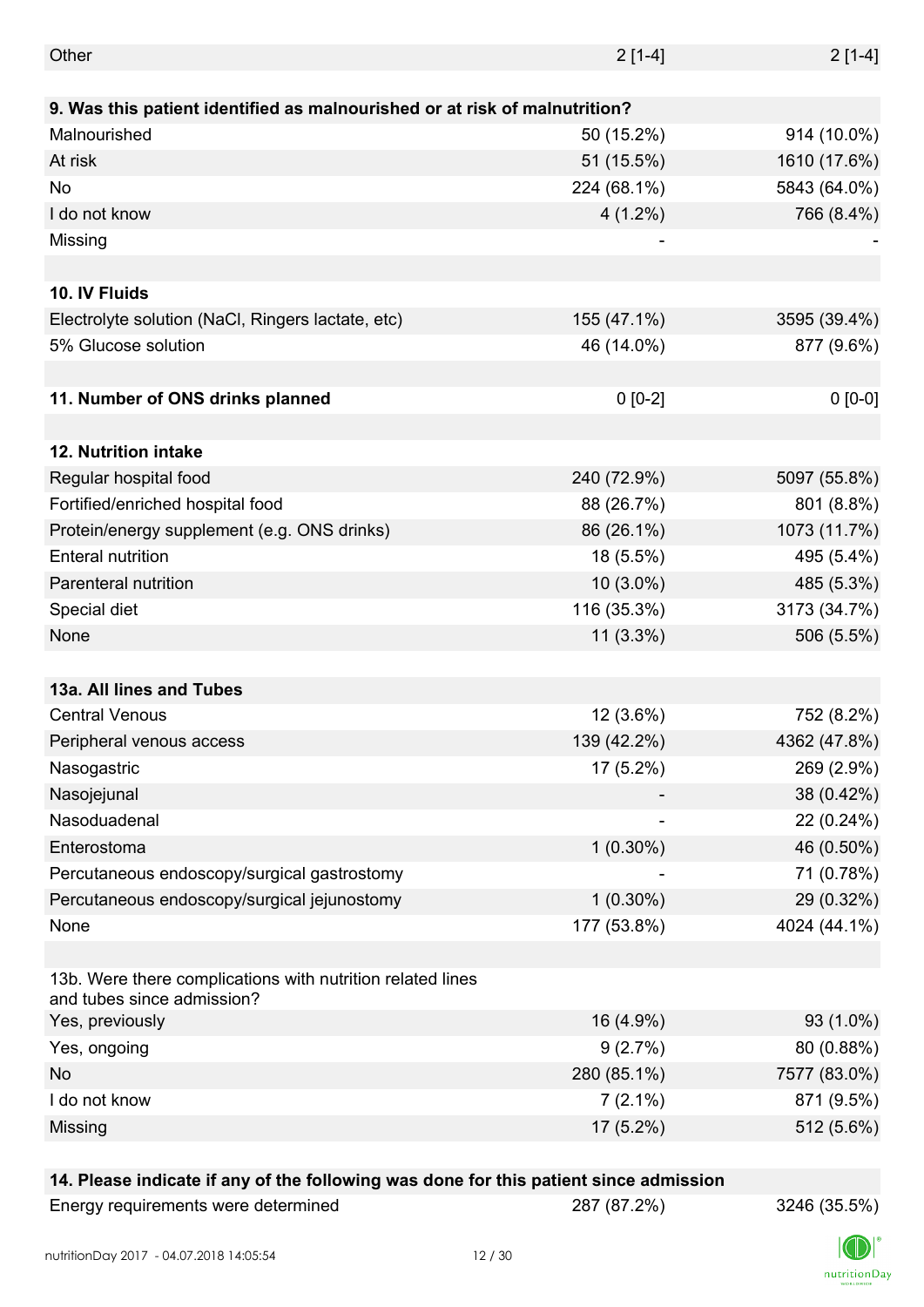| Protein requirements were determined                     | 283 (86.0%)              | 2888 (31.6%) |
|----------------------------------------------------------|--------------------------|--------------|
| Food/Nutrition intake was recorded in the patient record | 295 (89.7%)              | 4124 (45.2%) |
| Nutrition treatment plan was developed                   | 321 (97.6%)              | 3183 (34.9%) |
| Nutrition expert was consulted                           | 323 (98.2%)              | 3050 (33.4%) |
| Malnutrition status is recorded in the patient record    | 263 (79.9%)              | 2529 (27.7%) |
| None                                                     |                          |              |
|                                                          |                          |              |
| 15a. Energy goal                                         |                          |              |
| $< 500$ kcal                                             | $2(0.61\%)$              | 335 (3.7%)   |
| 500-999 kcal                                             | $6(1.8\%)$               | 109 (1.2%)   |
| 1000-1499 kcal                                           | 45 (13.7%)               | 957 (10.5%)  |
| 1500-1999 kcal                                           | 221 (67.2%)              | 2729 (29.9%) |
| >=2000 kcal                                              | 40 (12.2%)               | 993 (10.9%)  |
| Not determined                                           | 13 (4.0%)                | 3222 (35.3%) |
| I do not know                                            | 2(0.61%)                 | 752 (8.2%)   |
| Missing                                                  |                          | 36 (0.39%)   |
|                                                          |                          |              |
| 15b. Energy intake                                       |                          |              |
| $< 500$ kcal                                             | $6(1.8\%)$               | 615 (6.7%)   |
| 500-999 kcal                                             | 28 (8.5%)                | 525 (5.7%)   |
| 1000-1499 kcal                                           | 146 (44.4%)              | 1192 (13.1%) |
| 1500-1999 kcal                                           | 116 (35.3%)              | 2032 (22.2%) |
| >=2000 kcal                                              | $17(5.2\%)$              | 597 (6.5%)   |
| Not determined                                           | 13 (4.0%)                | 2998 (32.8%) |
| I do not know                                            | $3(0.91\%)$              | 1122 (12.3%) |
| Missing                                                  |                          | 52 (0.57%)   |
|                                                          |                          |              |
| 16. Since admission, this patient's health status has    |                          |              |
| Improved                                                 | 213 (64.7%)              | 4626 (50.7%) |
| Deteriorated                                             | 25 (7.6%)                | 514 (5.6%)   |
| Remained the same                                        | 67 (20.4%)               | 2506 (27.4%) |
| This patient has just been admitted                      | 18 (5.5%)                | 574 (6.3%)   |
| I do not know                                            | $6(1.8\%)$               | 913 (10.0%)  |
| Missing                                                  |                          |              |
|                                                          |                          |              |
| Length of hospital stay (days)                           | $7[4-14]$                | 12 [6-24]    |
|                                                          |                          |              |
| <b>Outcome Code</b>                                      |                          |              |
| 1= Still in the hospital                                 | 15 (4.6%)                | 796 (8.7%)   |
| 2= Transferred to another hospital                       | 2(0.61%)                 | 219 (2.4%)   |
| 3= Transferred to long term care                         |                          | 373 (4.1%)   |
| 4= Rehabilitation                                        | $\overline{\phantom{a}}$ | 500 (5.5%)   |
| 5= Discharged home                                       | 300 (91.2%)              | 6731 (73.7%) |
| 6= Death                                                 | $3(0.91\%)$              | 283 (3.1%)   |

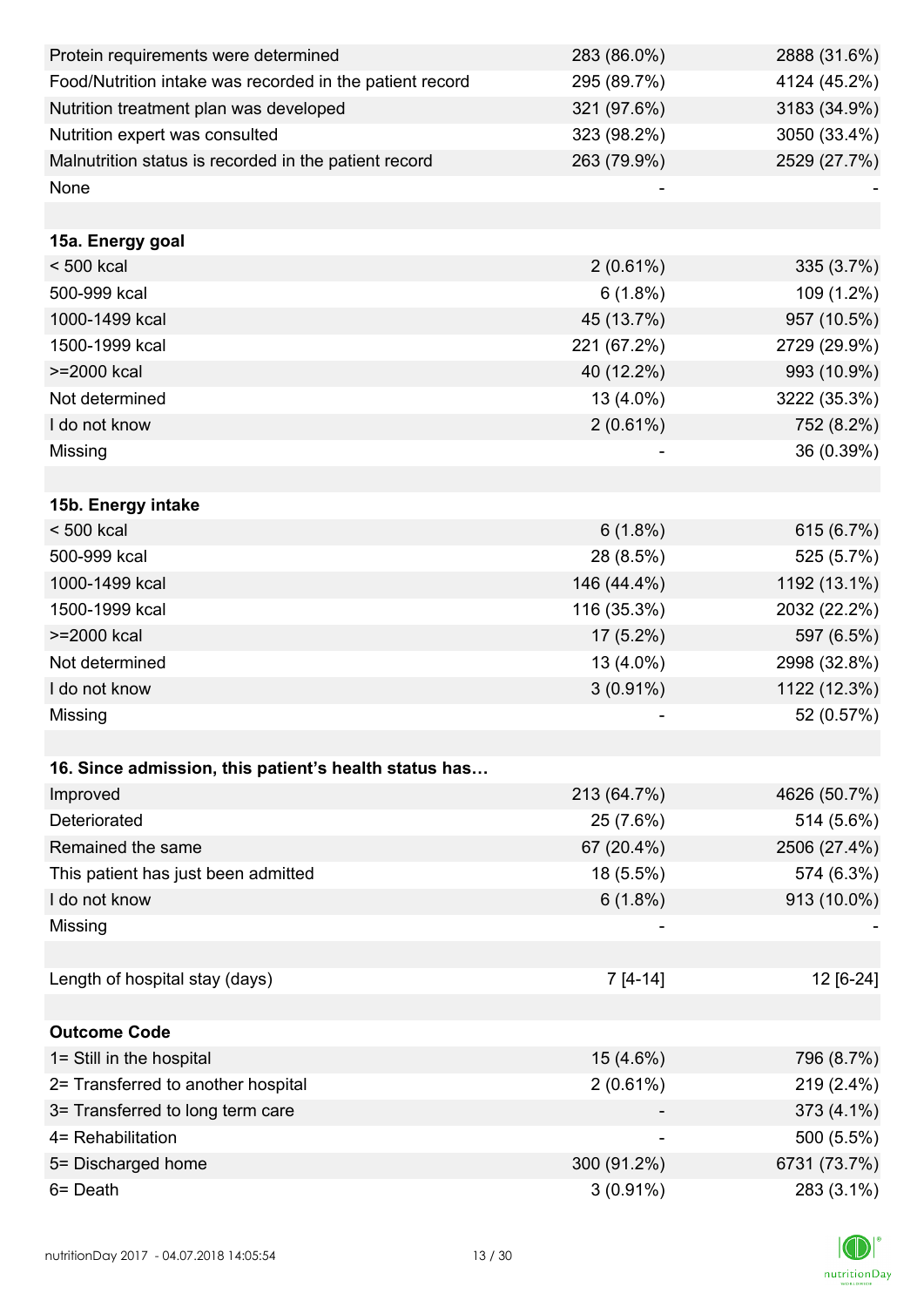| 7= Others                            | $1(0.30\%)$ | 175 (1.9%)   |
|--------------------------------------|-------------|--------------|
| Missing                              | $8(2.4\%)$  | 56 (0.61%)   |
|                                      |             |              |
| Readmitted since ND                  |             |              |
| $1 = No$                             | 222 (72.8%) | 6273 (77.4%) |
| 2= Yes, same hospital planned        | 73 (23.9%)  | 483 (6.0%)   |
| 3= Yes, same hospital unplanned      | $4(1.3\%)$  | 471 (5.8%)   |
| 4= Yes, different hospital planned   | $1(0.33\%)$ | 45 (0.56%)   |
| 5= Yes, different hospital unplanned | 1(0.33%)    | 45 (0.56%)   |
| 6= Unknown                           | 3(0.98%)    | 366 (4.5%)   |
| Missing                              | $1(0.33\%)$ | 428 (5.3%)   |

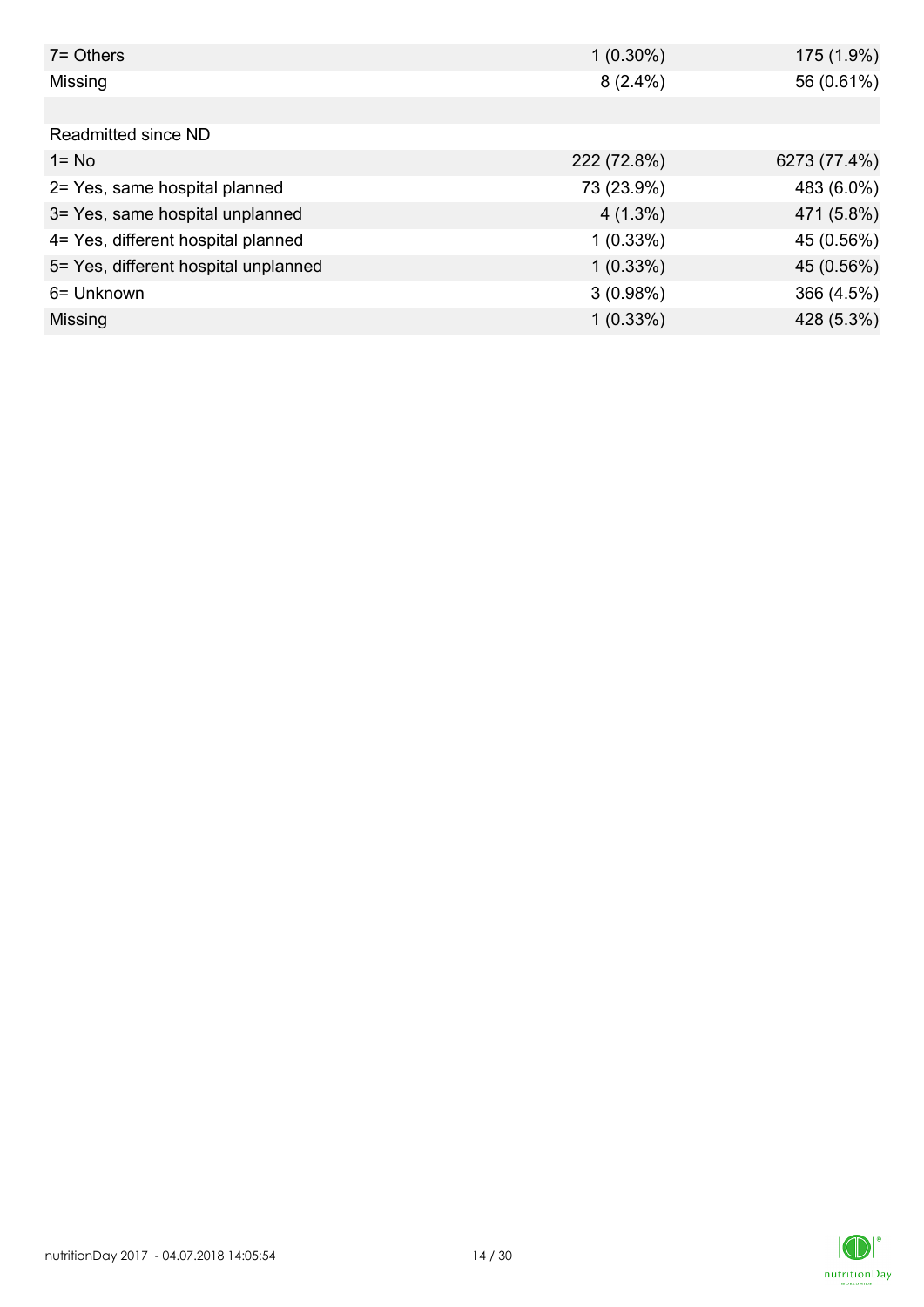|                                                                                      | <b>YOUR RESULTS</b> | <b>REFERENCE RESULTS</b> |
|--------------------------------------------------------------------------------------|---------------------|--------------------------|
|                                                                                      |                     |                          |
| 1. What are your typical dietary habits?                                             |                     |                          |
| No special dietary habits                                                            | 195 (60.2%)         | 6102 (69.3%)             |
| I am vegetarian                                                                      | 61 (18.8%)          | 153 (1.7%)               |
| I adhee to a vegan diet                                                              | $6(1.9\%)$          | 53 (0.60%)               |
| I eat gluten-free diet                                                               |                     | 78 (0.89%)               |
| I avoid added sugars                                                                 | 46 (14.2%)          | 1353 (15.4%)             |
| I avoid carbohydrates                                                                | $11(3.4\%)$         | 515 (5.9%)               |
| I eat a low fat-diet                                                                 | 13 (4.0%)           | 1034 (11.8%)             |
| I am lactose intolerant                                                              | 5(1.5%)             | 343 (3.9%)               |
| Other special diet due to intolerances/allergies                                     | 8(2.5%)             | 179 (2.0%)               |
| Other                                                                                | 27 (8.3%)           | 617 (7.0%)               |
| No answer given                                                                      | $9(2.8\%)$          | 217 (2.5%)               |
|                                                                                      |                     |                          |
| 2. Where did you live before your current hospital admission?                        |                     |                          |
| At home                                                                              | 302 (93.2%)         | 7771 (88.3%)             |
| In a nursing home or other live-in facility                                          | 3(0.93%)            | 295 (3.4%)               |
| I was transferred from another hospital                                              | 17 (5.2%)           | 456 (5.2%)               |
| Other                                                                                | 2(0.62%)            | 147 (1.7%)               |
| Missing                                                                              |                     | 131 (1.5%)               |
|                                                                                      |                     |                          |
| 3. In general, are you able to walk?                                                 |                     |                          |
| Yes                                                                                  | 254 (78.4%)         | 5599 (63.6%)             |
| Yes, with someone's help                                                             | 43 (13.3%)          | 963 (10.9%)              |
| Yes, independently using a cane, walker, or crutches                                 | $7(2.2\%)$          | 1142 (13.0%)             |
| No, I have a wheelchair                                                              | $4(1.2\%)$          | 383 (4.4%)               |
| No, I am bedridden                                                                   | 15 (4.6%)           | 579 (6.6%)               |
| Missing                                                                              | $1(0.31\%)$         | 134 (1.5%)               |
|                                                                                      |                     |                          |
| 4. In general, how would you say your health is?                                     |                     |                          |
| Very good                                                                            | 29 (9.0%)           | 633 (7.2%)               |
| Good                                                                                 | 154 (47.5%)         | 3217 (36.6%)             |
| Fair                                                                                 | 112 (34.6%)         | 3329 (37.8%)             |
| Poor                                                                                 | 26 (8.0%)           | 1202 (13.7%)             |
| Very poor                                                                            | 2(0.62%)            | 268 (3.0%)               |
| Missing                                                                              | $1(0.31\%)$         | 151 (1.7%)               |
|                                                                                      |                     |                          |
| 5. Over the last 12 months prior to your current hospital admission approximately    |                     |                          |
| how many times have you seen a doctor?                                               | $4[2-7]$            | $4[2-10]$                |
| how many times have you been admitted to the<br>hospital (Emergency room, any ward)? | $1$ [0-3]           | $1[0-2]$                 |
| how many nights in total have you spent in hospital?                                 | $3[0-15]$           | $5[0-15]$                |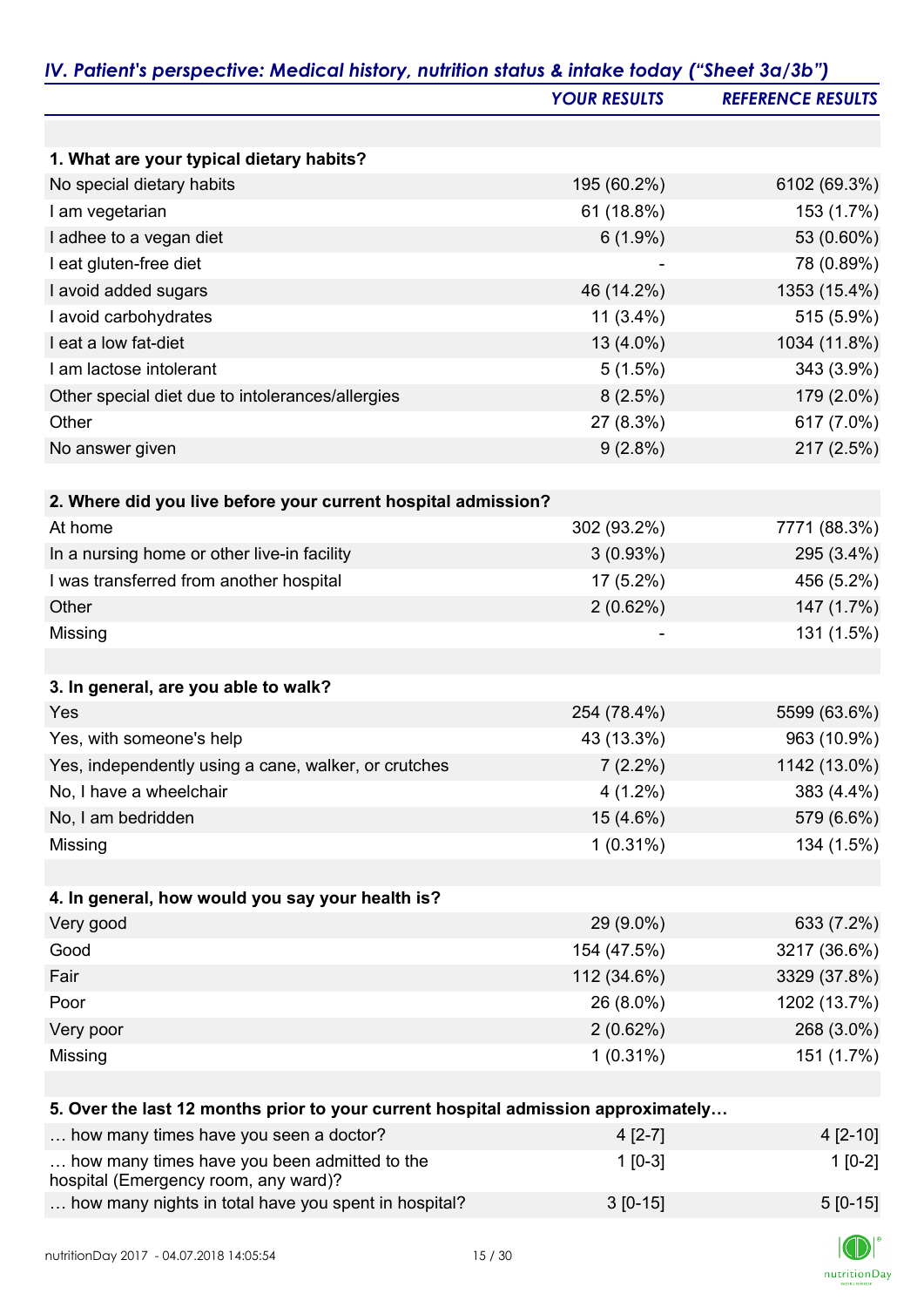| 6. How many different medications do you take routinely each day (prior to hospitalisation)? |             |              |
|----------------------------------------------------------------------------------------------|-------------|--------------|
| $1 - 2$                                                                                      | 77 (23.8%)  | 1694 (19.3%) |
| $3-5$                                                                                        | 111 (34.3%) | 2352 (26.7%) |
| More than 5                                                                                  | 89 (27.5%)  | 2722 (30.9%) |
| None                                                                                         | 43 (13.3%)  | 1418 (16.1%) |
| I do not know                                                                                | $4(1.2\%)$  | 449 (5.1%)   |
| Missing                                                                                      |             | 165 (1.9%)   |
|                                                                                              |             |              |
| 7. Do you have health insurance?                                                             |             |              |
| Yes, private insurance only                                                                  | 143 (44.1%) | 1319 (15.0%) |
| Yes, public insurance only                                                                   | 51 (15.7%)  | 4350 (49.4%) |
| Yes, both                                                                                    | 3(0.93%)    | 1115 (12.7%) |
| None                                                                                         | 116 (35.8%) | 1177 (13.4%) |
| I prefer not to answer                                                                       | $9(2.8\%)$  | 510 (5.8%)   |
| Missing                                                                                      | 2(0.62%)    | 329 (3.7%)   |
|                                                                                              |             |              |
| 8. What was your weight 5 years ago?                                                         | 65 [59-75]  | 70 [60-83]   |
| I do not know                                                                                | 123 (38.0%) | 2377 (27.0%) |
|                                                                                              |             |              |
| 9a. Have you lost weight within the last 3 months?                                           |             |              |
| Yes, intentionally                                                                           | $31(9.6\%)$ | 827 (9.4%)   |
| Yes, unintentionally                                                                         | 80 (24.7%)  | 3324 (37.8%) |
| No, my weight stayed the same                                                                | 71 (21.9%)  | 2582 (29.3%) |
| No, I gained weight                                                                          | 64 (19.8%)  | 951 (10.8%)  |
| I do not know                                                                                | 73 (22.5%)  | 907 (10.3%)  |
| Missing                                                                                      | $5(1.5\%)$  | 209 (2.4%)   |
|                                                                                              |             |              |
| 9b. If yes, how many kg did you lose?                                                        | $5[3-10]$   | $6[3-10]$    |
| I do not know                                                                                | 19 (17.1%)  | 701 (16.9%)  |
|                                                                                              |             |              |
| 10. Did you know about your hospitalisation two days                                         | 185 (58.5%) | 3271 (39.2%) |
| before admission? (Yes)                                                                      |             |              |
|                                                                                              |             |              |
| 11. Please indicate if you                                                                   |             |              |
| were weighed at admission                                                                    | 281 (87.5%) | 4927 (56.7%) |
| were informed about your nutrition status                                                    | 304 (95.0%) | 2797 (32.5%) |
| were informed about nutrition care options                                                   | 302 (94.1%) | 2491 (29.0%) |
| received special nutrition care                                                              | 250 (78.4%) | 2357 (27.5%) |
|                                                                                              |             |              |
| 12. How well have you eaten in the week before you were admitted to the hospital?            |             |              |
| More than normal                                                                             | 16 (5.0%)   | 388 (4.4%)   |
| Normal                                                                                       | 204 (63.9%) | 5401 (61.8%) |
| About 3/4 of normal                                                                          | 58 (18.2%)  | 844 (9.7%)   |

About half of normal 29 (9.1%) 1065 (12.2%)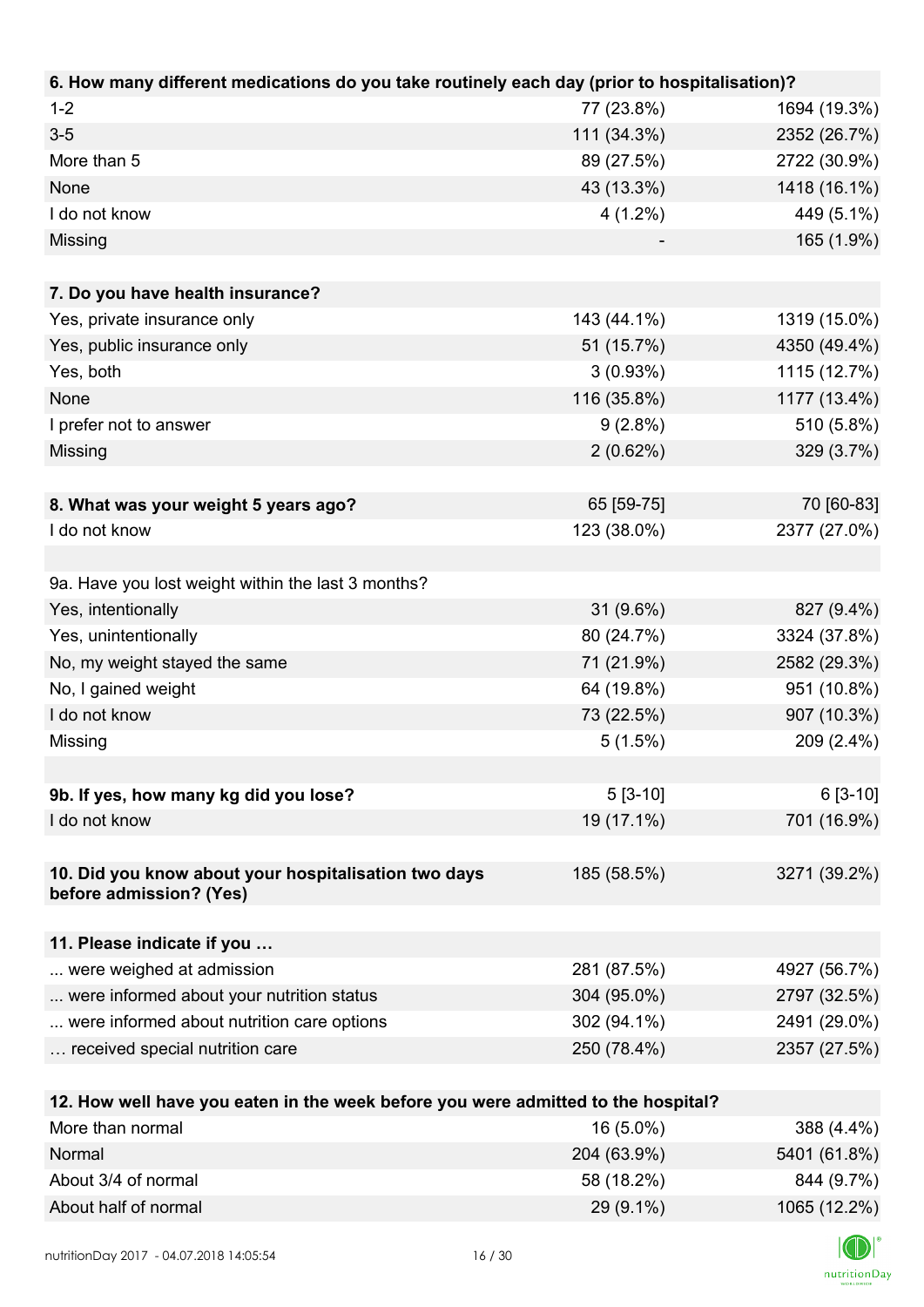| 791 (9.0%)<br>8(2.5%)                                                          |
|--------------------------------------------------------------------------------|
| $3(0.94\%)$<br>88 (1.0%)                                                       |
| $1(0.31\%)$<br>167 (1.9%)                                                      |
|                                                                                |
|                                                                                |
| 132 (41.4%)<br>2368 (27.1%)                                                    |
| 2629 (30.1%)<br>95 (29.8%)                                                     |
| 64 (20.1%)<br>1752 (20.0%)                                                     |
| $6(1.9\%)$<br>691 (7.9%)                                                       |
| 261 (3.0%)<br>5(1.6%)                                                          |
| 726 (8.3%)<br>$7(2.2\%)$                                                       |
| 317 (3.6%)<br>$10(3.1\%)$                                                      |
|                                                                                |
|                                                                                |
| 95 (29.8%)<br>978 (11.2%)                                                      |
| 37 (11.6%)<br>581 (6.6%)                                                       |
| 170 (53.3%)<br>6652 (76.1%)                                                    |
| $1(0.31\%)$<br>$113(1.3\%)$                                                    |
| 420 (4.8%)<br>16 (5.0%)                                                        |
|                                                                                |
| 6110 (74.6%)<br>189 (62.8%)                                                    |
|                                                                                |
| 16a. Please indicate how much hospital food you ate for lunch or dinner TODAY: |
|                                                                                |
| 142 (44.5%)<br>4213 (48.2%)                                                    |
| 116 (36.4%)<br>2075 (23.7%)                                                    |
| 1064 (12.2%)<br>35 (11.0%)                                                     |
| $13(4.1\%)$<br>1004 (11.5%)                                                    |
| 13 (4.1%)<br>388 (4.4%)                                                        |
|                                                                                |
|                                                                                |
| 225 (70.5%)<br>5611 (64.2%)                                                    |
| 811 (9.3%)<br>44 (13.8%)                                                       |
| $6(1.9\%)$<br>344 (3.9%)                                                       |
| $10(3.1\%)$<br>884 (10.1%)                                                     |
| 34 (10.7%)<br>1094 (12.5%)                                                     |
|                                                                                |
|                                                                                |
| 608 (14.7%)<br>$4(2.4\%)$                                                      |
| 474 (11.4%)<br>45 (27.4%)                                                      |
| 54 (1.3%)<br>$3(1.8\%)$                                                        |
| 15 (0.36%)                                                                     |
| 95(2.3%)<br>$9(5.5\%)$                                                         |
| 27 (0.65%)<br>709 (17.1%)<br>22 (13.4%)                                        |
|                                                                                |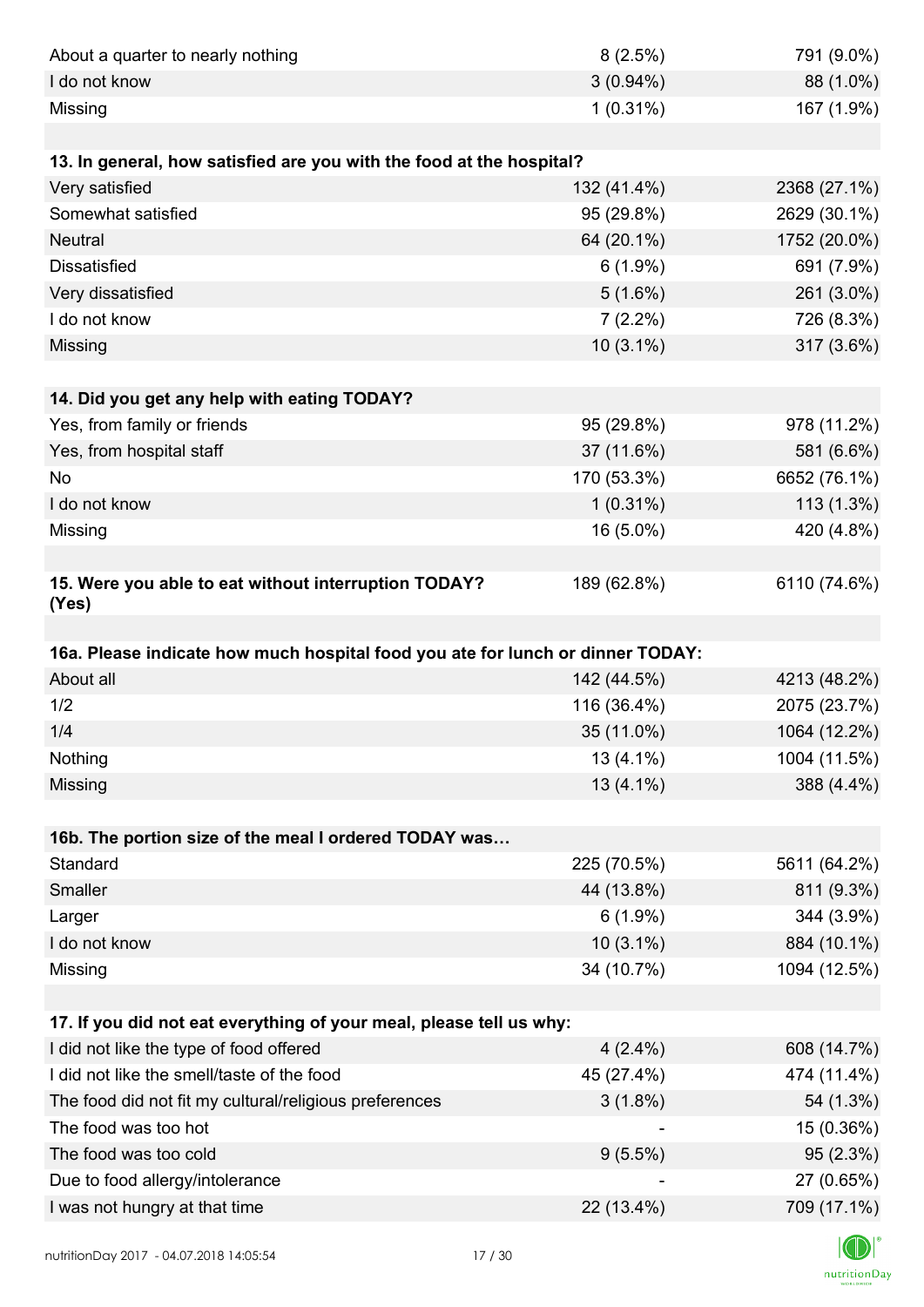| I do not have my usual appetite                                                      | 61 (37.2%)  | 1167 (28.2%) |
|--------------------------------------------------------------------------------------|-------------|--------------|
| I have problems chewing/swallowing                                                   | 16 (9.8%)   | 239 (5.8%)   |
| I normally eat less than what was served                                             | $8(4.9\%)$  | 457 (11.0%)  |
| I had nausea/vomiting                                                                | 35 (21.3%)  | 345 (8.3%)   |
| I was too tired                                                                      | $15(9.1\%)$ | 227 (5.5%)   |
| I cannot eat without help                                                            | $4(2.4\%)$  | 73 (1.8%)    |
| I was not allowed to eat                                                             | $5(3.0\%)$  | 460 (11.1%)  |
| I had an exam, surgery, or test and missed my meal                                   | $7(4.3\%)$  | 243 (5.9%)   |
| I did not get requested food                                                         |             | 54 (1.3%)    |
| No answer given                                                                      | 17 (10.4%)  | 510 (12.3%)  |
|                                                                                      |             |              |
| 18. Enter the number of glasses/cups of the drinks you consumed in the last 24 hours |             |              |
| Water                                                                                | $5[4-8]$    | $3[2-5]$     |
| Tea                                                                                  | $2[1-2]$    | $1[0-2]$     |
| Coffee                                                                               | $1[0-2]$    | $1[0-2]$     |
| <b>Milk</b>                                                                          | $1[1-2]$    | $1[0-1]$     |
| Fruit juice                                                                          | $1[1-2]$    | $1[0-2]$     |
| Soft drinks                                                                          | $0 [0-0]$   | $0 [0-1]$    |
| Nutrition drink                                                                      | $1[0-2]$    | $0 [0-1]$    |
| Other                                                                                | $1[0-2]$    | $0 [0-1]$    |
|                                                                                      |             |              |
| 19a. Did you eat any food apart from hospital food<br><b>TODAY?</b>                  | 34 (11.9%)  | 2179 (27.2%) |
| 19b. If yes, what did you eat?                                                       |             |              |
| Sweet snacks                                                                         | $2(5.9\%)$  | 548 (25.1%)  |
| Salty snacks                                                                         | $1(2.9\%)$  | 290 (13.3%)  |
| Homemade food                                                                        | 13 (38.2%)  | 320 (14.7%)  |
| Fruits                                                                               | 15 (44.1%)  | 774 (35.5%)  |
| Dairy products                                                                       | $3(8.8\%)$  | 221 (10.1%)  |
| Food delivered/restaurant                                                            | $1(2.9\%)$  | 85 (3.9%)    |
| Sandwich                                                                             | $1(2.9\%)$  | 145 (6.7%)   |
| Other                                                                                | $3(8.8\%)$  | 429 (19.7%)  |
|                                                                                      |             |              |
| 20. How has your food intake changed since your hospital admission?                  |             |              |
| Increased                                                                            | 76 (23.8%)  | 1201 (13.7%) |
| Decreased                                                                            | 89 (27.9%)  | 2809 (32.1%) |
| Stayed the same                                                                      | 126 (39.5%) | 3616 (41.4%) |
| I do not know                                                                        | $12(3.8\%)$ | 601 (6.9%)   |
| Missing                                                                              | 16 (5.0%)   | 517 (5.9%)   |
|                                                                                      |             |              |
| 21. TODAY I feel                                                                     |             |              |
| Stronger than at admission                                                           | 154 (48.3%) | 3792 (43.4%) |
| Weaker than at admission                                                             | 66 (20.7%)  | 1514 (17.3%) |
| Same as at admission                                                                 | 74 (23.2%)  | 2454 (28.1%) |
|                                                                                      |             |              |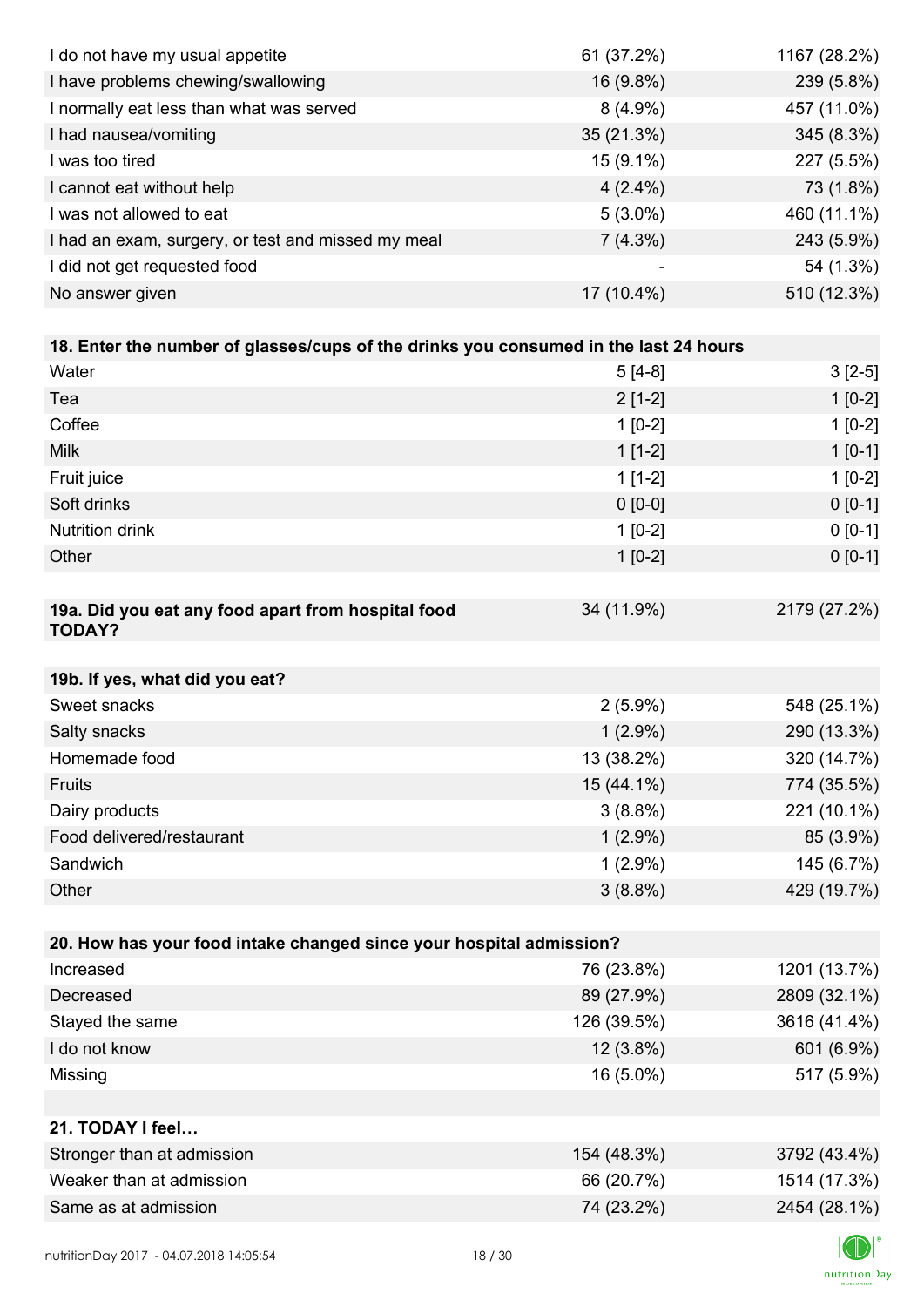| I was admitted today                                 | 8(2.5%)     | 239(2.7%)    |
|------------------------------------------------------|-------------|--------------|
| I do not know                                        | $17(5.3\%)$ | 466 (5.3%)   |
| Missing                                              | -           | 279 (3.2%)   |
|                                                      |             |              |
| 22. Can you walk without assistance TODAY?           |             |              |
| Yes                                                  | 198 (62.1%) | 5103 (58.4%) |
| No, only with assistance                             | 87 (27.3%)  | 2181 (24.9%) |
| No, I stay in bed                                    | $30(9.4\%)$ | 984 (11.3%)  |
| Missing                                              | $4(1.3\%)$  | 476 (5.4%)   |
|                                                      |             |              |
| 23. Did anyone help you complete this questionnaire? | 229 (72.0%) | 5889 (69.0%) |

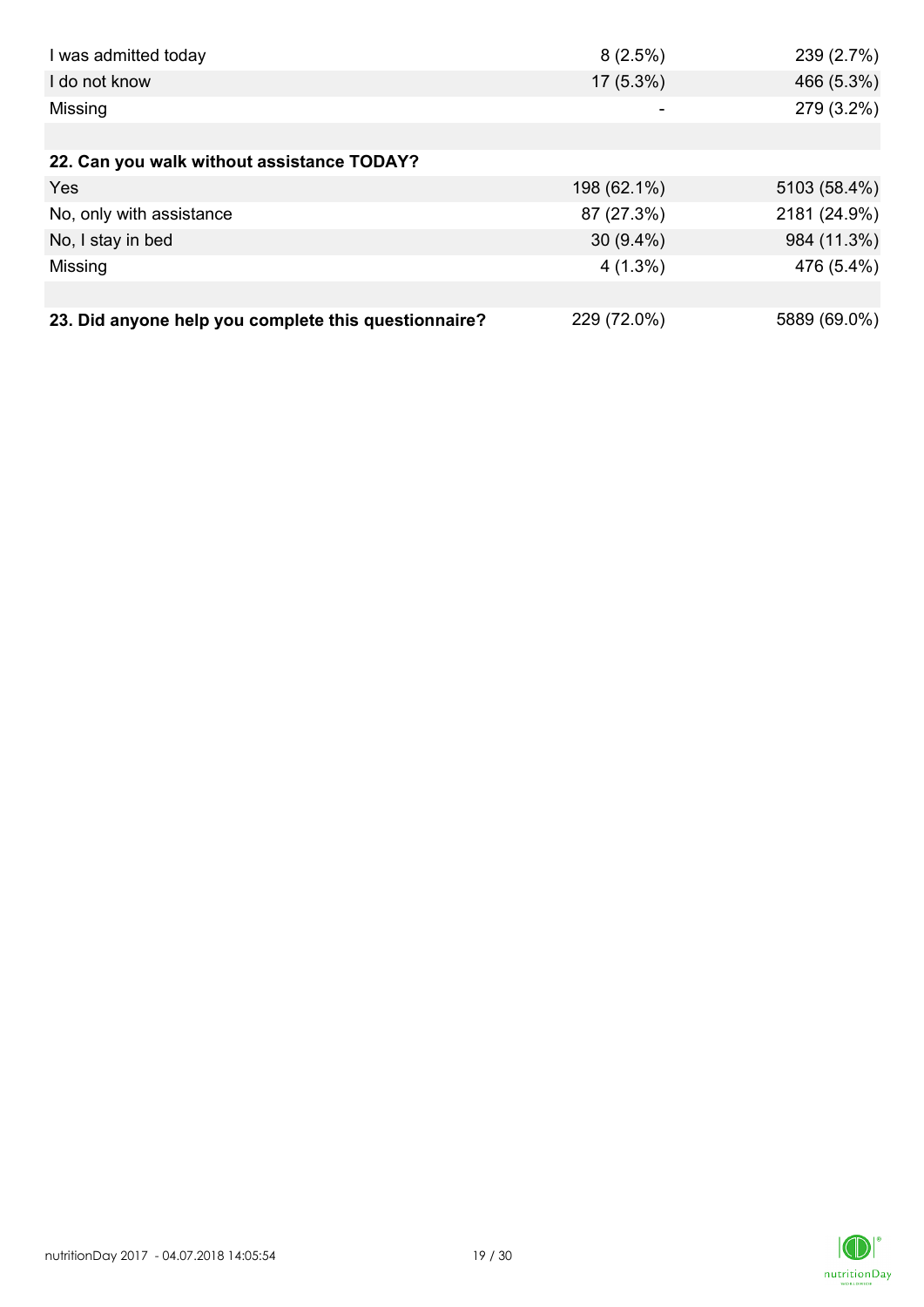| V. Oncology: Unit organisation and structures ("Sheet 1 onco")           | <b>YOUR RESULTS</b>          | <b>REFERENCE RESULTS</b> |
|--------------------------------------------------------------------------|------------------------------|--------------------------|
|                                                                          |                              | 116                      |
| Number of units with cancer patients:                                    | 4                            |                          |
| Computerized system in hospital:                                         | 3 units (75%) YES            | 112 units (97%) YES      |
| Nutritional treatment of cancer patients is part of overall<br>care plan | 4 units (100%) YES           | 98 units (84%) YES       |
| Nutritional treatment is considered                                      |                              |                          |
| Routinely                                                                | 4 (100%)                     | 59 (50,9%)               |
| When patient asks                                                        |                              | 29 (25,0%)               |
| When body weight loss > 10%                                              |                              | 39 (33,6%)               |
| During palliative phase                                                  |                              | 33 (28,4%)               |
| Other                                                                    | ٠                            | 6(5,17%)                 |
| Missing                                                                  |                              | 17 (14,7%)               |
| Nutritional treatment is not part of the comprehensive approach due to   |                              |                          |
| Lack of evidence                                                         | $\overline{\phantom{0}}$     | $7(6,03\%)$              |
| No knowledge of the field                                                |                              | $7(6,03\%)$              |
| No reimbursement                                                         | $\qquad \qquad \blacksquare$ | $7(6,03\%)$              |
| It feeds the tumour                                                      |                              | $1(0,86\%)$              |
| Other                                                                    |                              | 4(3,45%)                 |
|                                                                          |                              |                          |
| Nutritional therapy used for cancer patients                             |                              |                          |
| Nutrition according to nutrition plan                                    | 4 (100%)                     | 67 (57,8%)               |
| Calculation of energy needs                                              | 4 (100%)                     | 85 (73,3%)               |
| Monitoring patients intake and use of oral supplements                   | 4 (100%)                     | 102 (87,9%)              |
| None                                                                     |                              | 4(3,45%)                 |
| Other                                                                    |                              | $5(4,31\%)$              |
| Missing                                                                  |                              | 2(1,72%)                 |
| Nutritional therapy is not used due to                                   |                              |                          |
| Lack of evidence                                                         |                              | 2(1,72%)                 |
| Lack of experience                                                       |                              | 6(5,17%)                 |
| No reimbursement                                                         |                              | 3(2,59%)                 |
| Lack of dietitians                                                       |                              | $8(6,90\%)$              |
| Lack of other experts                                                    |                              | 3(2,59%)                 |
| Other                                                                    | -                            | $1(0,86\%)$              |
| Missing                                                                  | -                            |                          |
|                                                                          |                              |                          |

**Assessment of parameters in cancer patients & methods used:**

### **Anthropometry/Body composition:**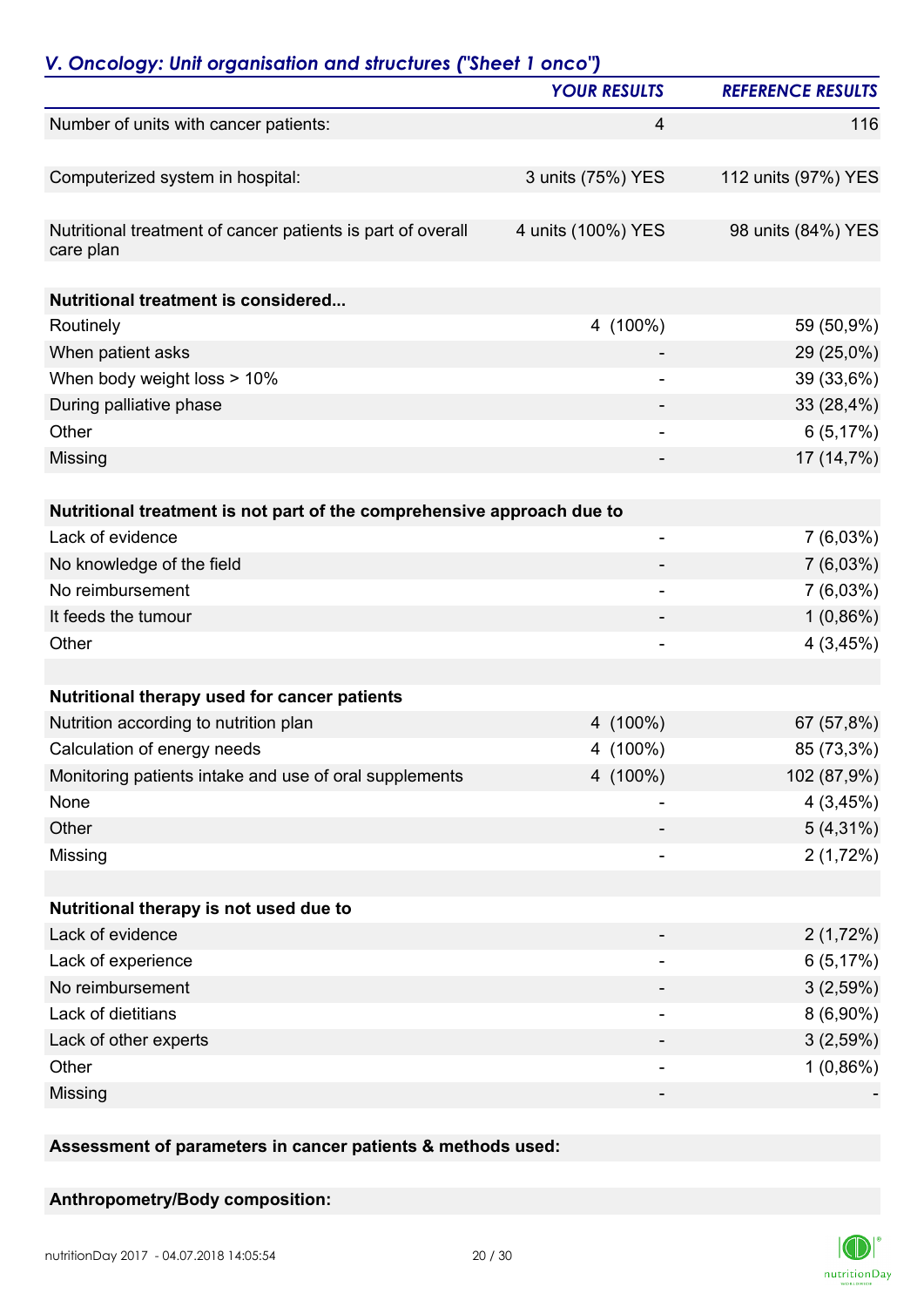| <b>Body weight</b>                     |                              |             |
|----------------------------------------|------------------------------|-------------|
| Regularly                              | $3(75,0\%)$                  | 78 (67,2%)  |
| At chemotherapy                        | $1(25,0\%)$                  | 12 (10,3%)  |
| When necessary                         |                              | 23 (19,8%)  |
| Never                                  |                              | 1(0,86%)    |
| Unknown                                |                              | 1(0,86%)    |
| Missing                                | $\overline{\phantom{0}}$     | 1(0,86%)    |
|                                        |                              |             |
| <b>Anthropometrics (circumference)</b> |                              |             |
| Regularly                              | $1(25,0\%)$                  | 13 (11,2%)  |
| At chemotherapy                        | $1(25,0\%)$                  | $1(0,86\%)$ |
| When necessary                         | $2(50,0\%)$                  | 42 (36,2%)  |
| <b>Never</b>                           |                              | 53 (45,7%)  |
| Unknown                                |                              | 1(0,86%)    |
| Missing                                | $\qquad \qquad \blacksquare$ | 6(5,17%)    |
|                                        |                              |             |
| <b>BIA</b>                             |                              |             |
| Regularly                              |                              | $5(4,31\%)$ |
| At chemotherapy                        |                              |             |
| When necessary                         | $1(25,0\%)$                  | 25 (21,6%)  |
| Never                                  | $2(50,0\%)$                  | 78 (67,2%)  |
| Unknown                                |                              | 3(2,59%)    |
| Missing                                | $1(25,0\%)$                  | $5(4,31\%)$ |
|                                        |                              |             |
| <b>CT SCAN</b>                         |                              |             |
| Regularly                              |                              | 6(5,17%)    |
| At chemotherapy                        |                              | $1(0,86\%)$ |
| When necessary                         | $2(50,0\%)$                  | 32 (27,6%)  |
| Never                                  | $1(25,0\%)$                  | 70 (60,3%)  |
| Unknown                                |                              | 3(2,59%)    |
| Missing                                | $1(25,0\%)$                  | 4(3,45%)    |
|                                        |                              |             |
| <b>DEXA</b>                            |                              |             |
| Regularly                              |                              | 2(1,72%)    |
| At chemotherapy                        |                              |             |
| When necessary                         | $2(50,0\%)$                  | 16 (13,8%)  |
| Never                                  | $1(25,0\%)$                  | 85 (73,3%)  |
| Unknown                                |                              | $8(6,90\%)$ |
| Missing                                | $1(25,0\%)$                  | $5(4,31\%)$ |
|                                        |                              |             |
| <b>Other (body composition)</b>        |                              |             |
| Regularly                              |                              | $1(0,86\%)$ |
| At chemotherapy                        |                              |             |
| When necessary                         | $2(50,0\%)$                  | 17 (14,7%)  |
|                                        |                              |             |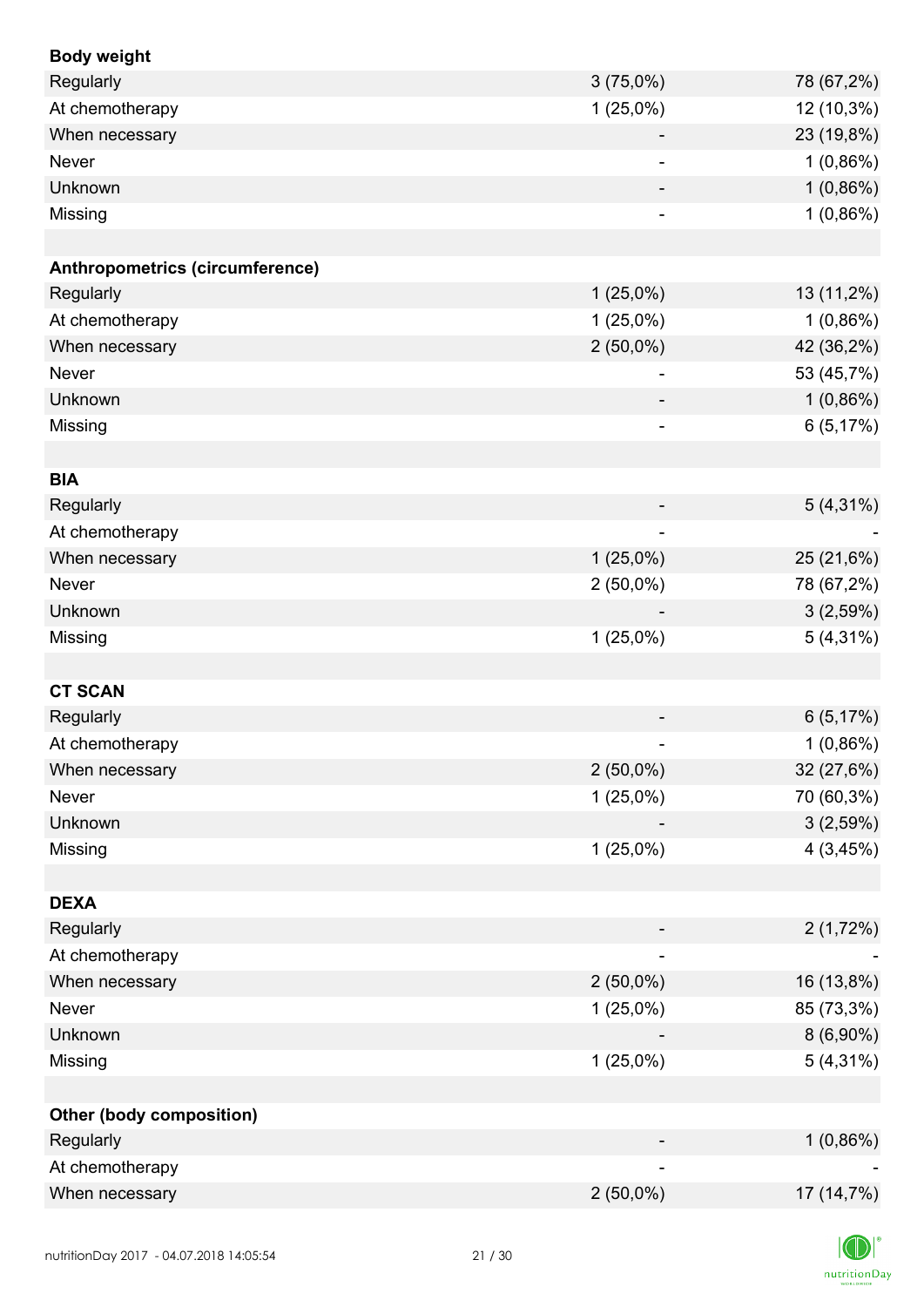| Never                                | $1(25,0\%)$              | 40 (34,5%)             |
|--------------------------------------|--------------------------|------------------------|
| Unknown                              |                          | 21 (18,1%)             |
| Missing                              | $1(25,0\%)$              | 37 (31,9%)             |
|                                      |                          |                        |
| <b>Body function:</b>                |                          |                        |
| <b>Handgrip</b>                      |                          |                        |
| Regularly                            | $1(25,0\%)$              | 6(5,17%)               |
| At chemotherapy                      |                          | $1(0,86\%)$            |
| When necessary                       | $1(25,0\%)$              | 38 (32,8%)             |
| <b>Never</b>                         | $1(25,0\%)$              | 61 (52,6%)             |
| Unknown                              |                          | 4(3,45%)               |
| Missing                              | $1(25,0\%)$              | 6(5,17%)               |
|                                      |                          |                        |
| 6-minutes walking test               |                          |                        |
| Regularly                            | $\overline{\phantom{0}}$ | 3(2,59%)               |
| At chemotherapy                      |                          |                        |
| When necessary                       | $1(25,0\%)$              | 33 (28,4%)             |
| <b>Never</b>                         | $2(50,0\%)$              | 68 (58,6%)             |
| Unknown                              |                          | $5(4,31\%)$            |
| Missing                              | $1(25,0\%)$              | 7(6,03%)               |
|                                      |                          |                        |
| <b>Other (body function)</b>         |                          |                        |
| Regularly                            | $1(25,0\%)$              | 4(3,45%)               |
| At chemotherapy                      |                          |                        |
| When necessary                       | $1(25,0\%)$              | 24 (20,7%)             |
| <b>Never</b>                         | $1(25,0\%)$              | 45 (38,8%)             |
| Unknown                              |                          | 16 (13,8%)             |
| Missing                              | $1(25,0\%)$              | 27 (23,3%)             |
|                                      |                          |                        |
| Nutritional requirements, calculated |                          |                        |
| Regularly                            | 4 (100%)                 | 34 (29,3%)             |
| At chemotherapy                      |                          |                        |
| When necessary                       |                          | 65 (56,0%)             |
| <b>Never</b>                         |                          | $5(4,31\%)$            |
| Unknown                              | -                        |                        |
| Missing                              |                          | 12 (10,3%)             |
|                                      |                          |                        |
| <b>Nutritional intake:</b>           |                          |                        |
| <b>Every meal</b>                    |                          |                        |
| Regularly                            |                          | 32 (27,6%)             |
| At chemotherapy                      | $\overline{\phantom{0}}$ | $1(0,86\%)$            |
| When necessary                       | $2(50,0\%)$              | 51 (44,0%)             |
| Never                                | $1(25,0\%)$              |                        |
| Unknown                              |                          | 13 (11,2%)<br>6(5,17%) |
|                                      |                          |                        |

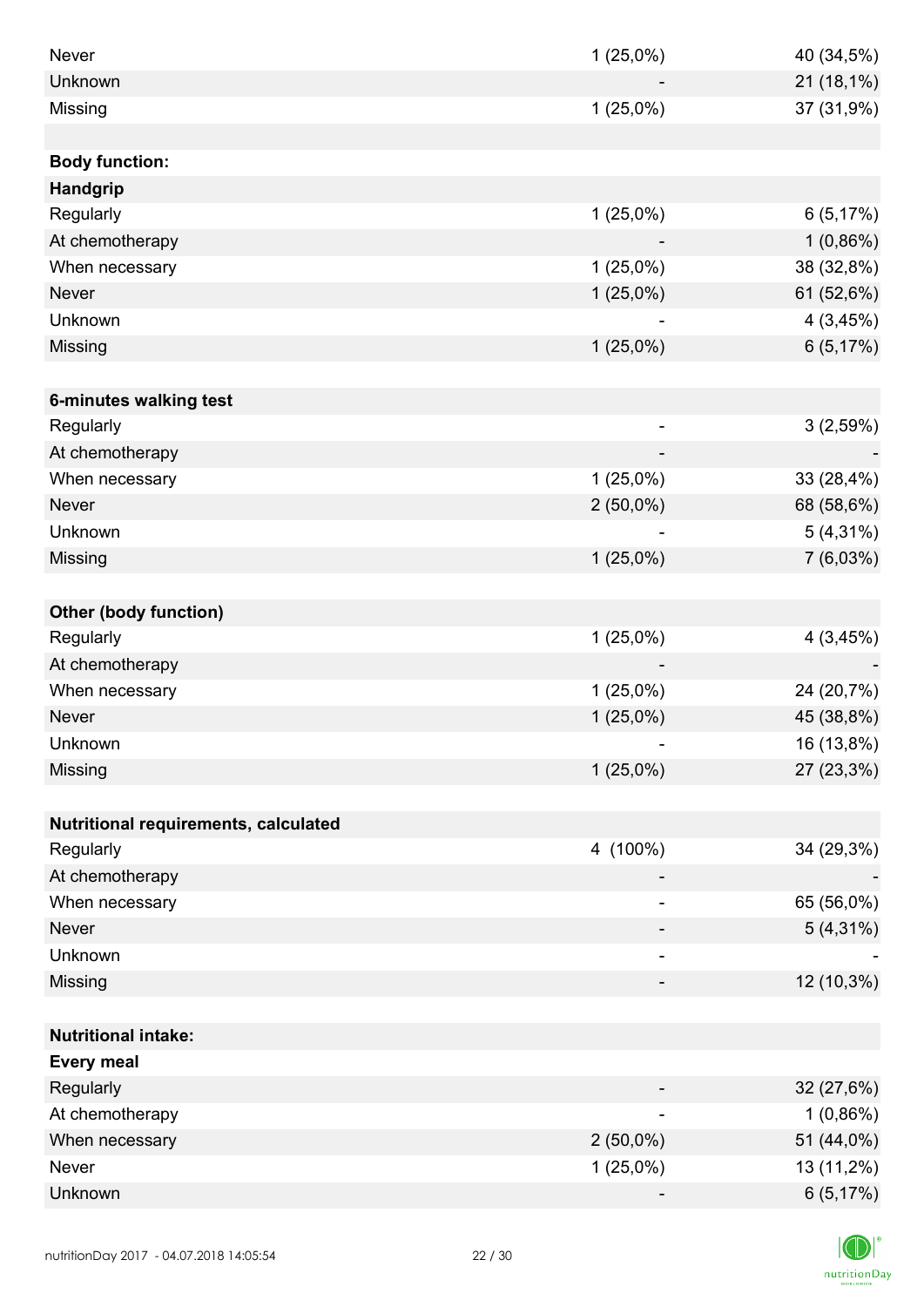| Missing                      | $1(25,0\%)$              | 13 (11,2%)  |
|------------------------------|--------------------------|-------------|
|                              |                          |             |
| 1 meal per day               |                          |             |
| Regularly                    |                          | 12 (10,3%)  |
| At chemotherapy              |                          | $1(0,86\%)$ |
| When necessary               | $2(50,0\%)$              | 36 (31,0%)  |
| Never                        | $1(25,0\%)$              | 19 (16,4%)  |
| Unknown                      |                          | 9(7,76%)    |
| Missing                      | $1(25,0\%)$              | 39 (33,6%)  |
|                              |                          |             |
| 2 meals per day              |                          |             |
| Regularly                    |                          | 12 (10,3%)  |
| At chemotherapy              |                          |             |
| When necessary               | $2(50,0\%)$              | 35 (30,2%)  |
| Never                        | $1(25,0\%)$              | 20 (17,2%)  |
| Unknown                      |                          | 9(7,76%)    |
| Missing                      | $1(25,0\%)$              | 40 (34,5%)  |
|                              |                          |             |
| 24h recall                   |                          |             |
| Regularly                    | 4 (100%)                 | 28 (24,1%)  |
| At chemotherapy              | $\overline{\phantom{a}}$ | 2(1,72%)    |
| When necessary               |                          | 41 (35,3%)  |
| Never                        |                          | 12 (10,3%)  |
| Unknown                      |                          | $7(6,03\%)$ |
| Missing                      |                          | 26 (22,4%)  |
|                              |                          |             |
| Other (nutritional intake)   |                          |             |
| Regularly                    |                          | 2(1,72%)    |
| At chemotherapy              |                          |             |
|                              | $2(50,0\%)$              | 17 (14,7%)  |
| When necessary<br>Never      |                          |             |
| Unknown                      | $1(25,0\%)$              | 22 (19,0%)  |
|                              |                          | 18 (15,5%)  |
| Missing                      | $1(25,0\%)$              | 57 (49,1%)  |
|                              |                          |             |
| Questionnaire completed by   |                          |             |
| <b>Dietitian</b>             | 4 (100%)                 | 42 (36,2%)  |
| <b>Nurse</b>                 |                          | 29 (25,0%)  |
| Physician                    |                          | 39 (33,6%)  |
| <b>Nutritional scientist</b> |                          | $5(4,31\%)$ |
| Other                        |                          |             |
| Missing                      | -                        | $1(0,86\%)$ |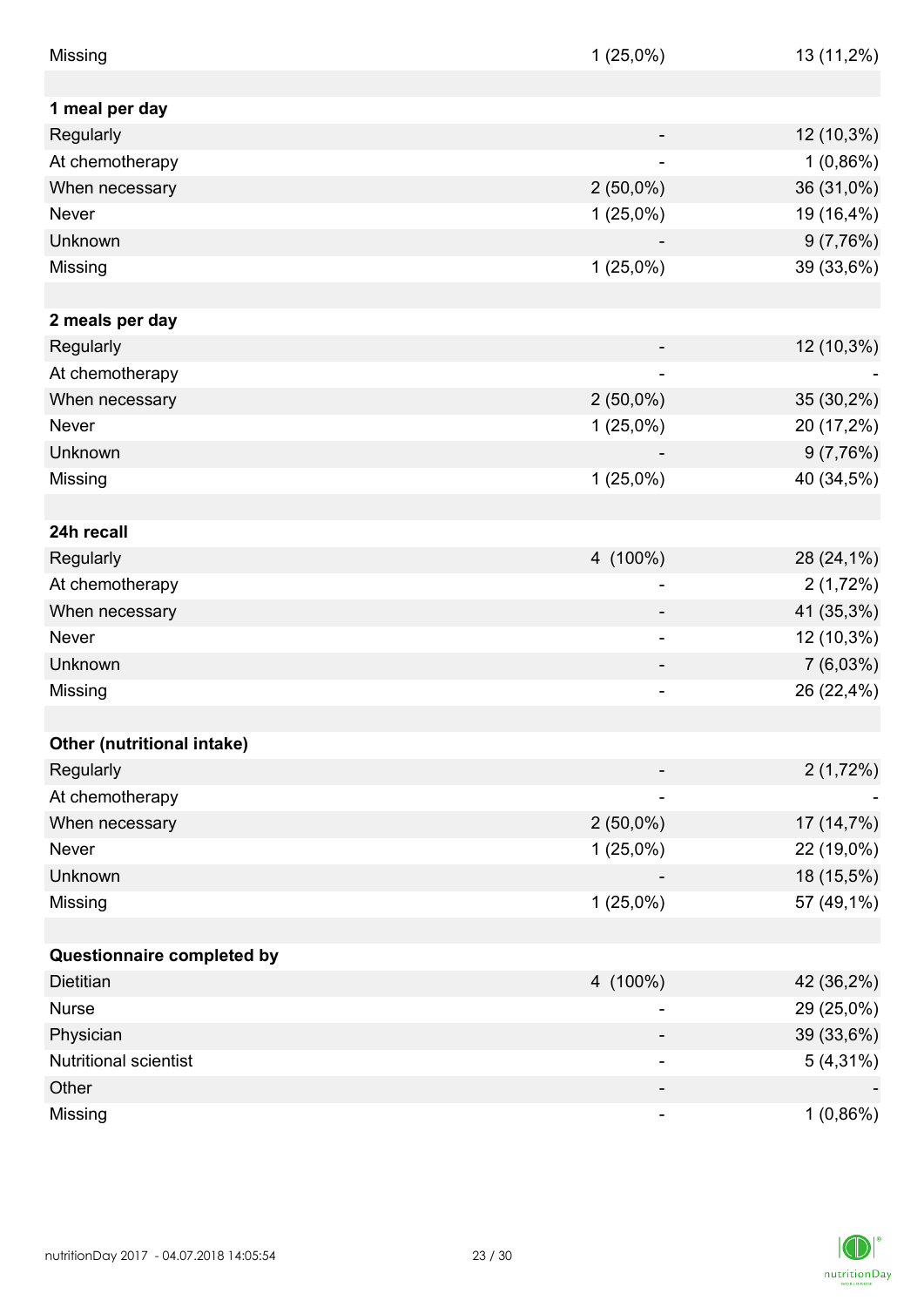| <b>YOUR RESULTS</b><br>Number of patients completing Sheet 2_onco:<br>132 | <b>REFERENCE RESULTS</b><br>1064 |
|---------------------------------------------------------------------------|----------------------------------|
|                                                                           |                                  |
|                                                                           |                                  |
| Demographic data:                                                         |                                  |
| 56 [18-86]<br>Age (years)                                                 | 66 [18-96]                       |
| 72 (54,5%)<br>Female gender                                               | 423 (39,8%)                      |
| Weight (kg)<br>$65,6 \pm 23,4$                                            | $64,3 \pm 16,9$                  |
| $160,0 \pm 8,9$<br>Height (cm)                                            | $165,4 \pm 9,8$                  |
| BMI (kg/m2)<br>$24,0 \pm 4,6$                                             | $23,6 \pm 4,8$                   |
| Outpatient (o)/Ward (w)                                                   |                                  |
| Outpatient(o)<br>36 (27,3%)                                               | 63 (5,92%)                       |
| Ward $(w)$<br>96 (72,7%)                                                  | 997 (93,7%)                      |
| Missing                                                                   | 4(0,38%)                         |
| <b>Goal of Therapy</b>                                                    |                                  |
| Curative<br>73 (55,3%)                                                    | 606 (57,0%)                      |
| Palliative<br>48 (36,4%)                                                  | 359 (33,7%)                      |
| Terminal<br>6(4,55%)                                                      | 74 (6,95%)                       |
| Missing<br>5(3,79%)                                                       | 25 (2,35%)                       |
|                                                                           |                                  |
| <b>Reason for admission</b>                                               |                                  |
| Clinical diagnostics<br>16 (12,1%)                                        | 109 (10,2%)                      |
| 88 (66,7%)<br>Therapy                                                     | 516 (48,5%)                      |
| 17 (12,9%)<br>Surgery related                                             | 225 (21,1%)                      |
| 8(6,06%)<br><b>Treatment complications</b>                                | 124 (11,7%)                      |
| 6(4,55%)<br>Poor health status                                            | 139 (13,1%)                      |
| Independent care difficult                                                | 8(0,75%)                         |
| Missing<br>-                                                              |                                  |
| <b>Present cancer diagnosis</b>                                           |                                  |
| <b>Breast</b><br>17 (12,9%)                                               | 59 (5,55%)                       |
| Colon, rectum<br>10 (7,58%)                                               | 172 (16,2%)                      |
| 3(2,27%)<br>Prostate                                                      | $31(2,91\%)$                     |
| 10 (7,58%)<br>Lung                                                        | 86 (8,08%)                       |
| Skin<br>1(0,76%)                                                          | 8(0,75%)                         |
| Kidney/bladder<br>3(2,27%)                                                | 31 (2,91%)                       |
| 14 (10,6%)<br>Gastric/oesophageal                                         | 152 (14,3%)                      |
| 1(0,76%)<br>Pancreas                                                      | 69 (6,48%)                       |
| Lymphoma<br>9(6,82%)                                                      | 102 (9,59%)                      |
| Ears nose throat (ENT)<br>6(4,55%)                                        | 51 (4,79%)                       |
| Leukaemia<br>12 (9,09%)                                                   | 77 (7,24%)                       |
| Genital tract<br>$2(1,52\%)$                                              | 38 (3,57%)                       |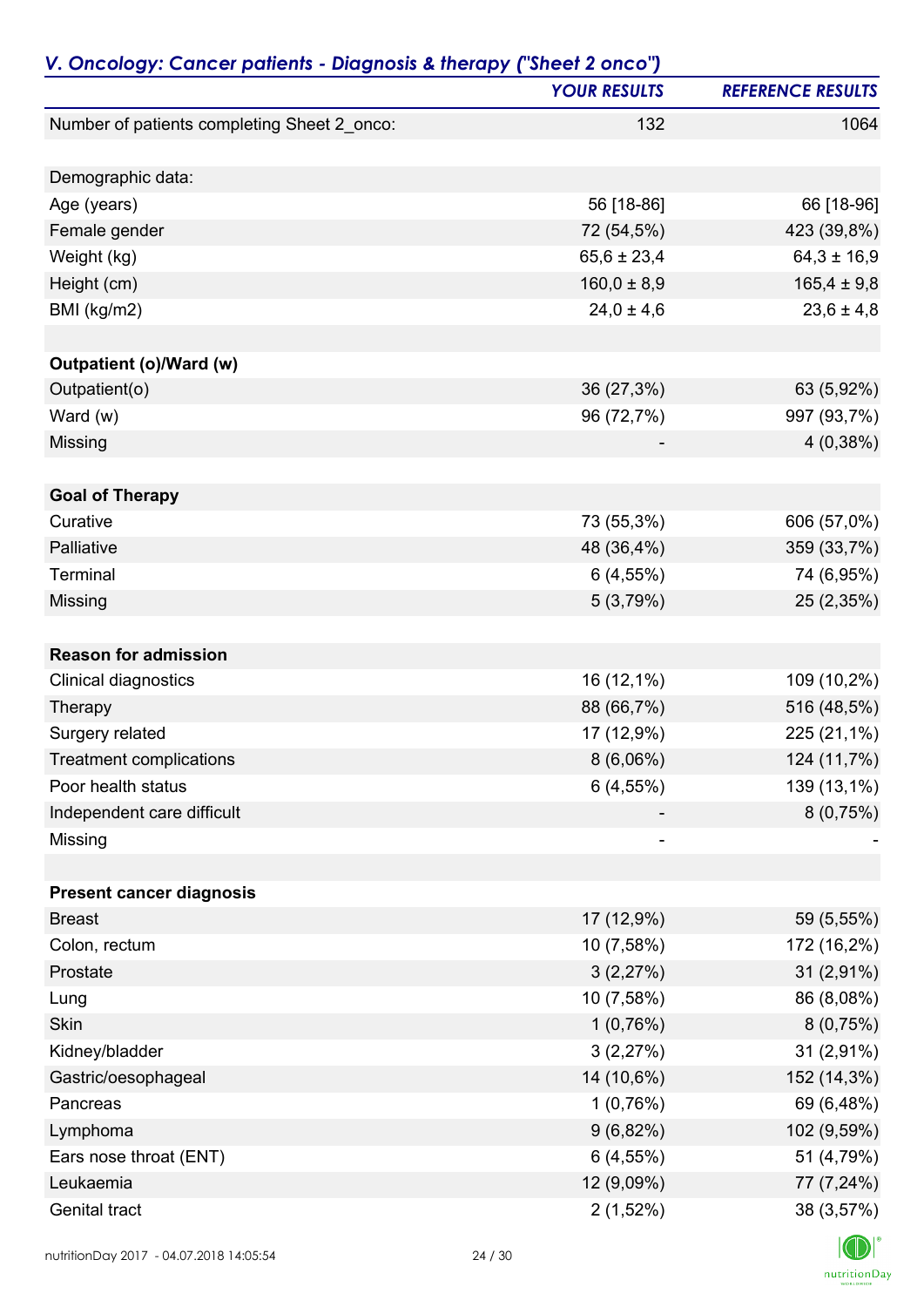| Liver                          | 3(2,27%)    | 106 (9,96%) |
|--------------------------------|-------------|-------------|
| Sarcoma                        | 4(3,03%)    | 11 (1,03%)  |
| <b>Brain</b>                   |             | 23 (2,16%)  |
| <b>Testicular</b>              |             |             |
| Other                          | 33 (25,0%)  | 85 (7,99%)  |
| Missing                        |             | 11 (1,03%)  |
|                                |             |             |
| <b>Time since diagnosis</b>    |             |             |
| 0-2 months                     | 29 (22,0%)  | 366 (34,4%) |
| 3-5 months                     | 29 (22,0%)  | 184 (17,3%) |
| 6-12 months                    | 23 (17,4%)  | 169 (15,9%) |
| 1-2 years                      | 32 (24,2%)  | 147 (13,8%) |
| 2-4 years                      | $9(6,82\%)$ | 82 (7,71%)  |
| > 4 years                      | $9(6,82\%)$ | 94 (8,83%)  |
| Missing                        | 1(0,76%)    | 19 (1,79%)  |
|                                |             |             |
| <b>Cancer staging</b>          |             |             |
| 0=Carcinoma in situ            | $6(4,55\%)$ | 55 (5,17%)  |
| I=Localized                    | 28 (21,2%)  | 244 (22,9%) |
| II=Early locally advanced      | 60 (45,5%)  | 176 (16,5%) |
| III=Late locally advanced      | 19 (14,4%)  | 176 (16,5%) |
| IV=Metastasised                | 17 (12,9%)  | 302 (28,4%) |
| Missing                        | $2(1,52\%)$ | 111 (10,4%) |
|                                |             |             |
| Time since first therapy start |             |             |
| No therapy                     | 12 (9,09%)  | 134 (12,6%) |
| Tumour staging/diagnosis       | $8(6,06\%)$ | 67 (6,30%)  |
| 0-2 months                     | 30 (22,7%)  | 290 (27,3%) |
| 3-5 months                     | 14 (10,6%)  | 145 (13,6%) |
| 6-12 months                    | 18 (13,6%)  | 153 (14,4%) |
| 1-2 years                      | 14 (10,6%)  | 114 (10,7%) |
| 2-4 years                      | $2(1,52\%)$ | 64 (6,02%)  |
| > 4 years                      | 4(3,03%)    | 104 (9,77%) |
| Missing                        | 1(0,76%)    | 16 (1,50%)  |
|                                |             |             |
| <b>Therapy situation</b>       |             |             |
| Diagnosis                      | 11 (8,33%)  | 109 (10,2%) |
| Chemotherapy 1st line          | 27 (20,5%)  | 191 (18,0%) |
| Chemotherapy > 1st line        | 50 (37,9%)  | 173 (16,3%) |
| Radiotherapy                   | 13 (9,85%)  | 70 (6,58%)  |
| Target therapy                 |             | 31 (2,91%)  |
| Hormone therapy                |             | 12 (1,13%)  |
| Palliative                     | 8(6,06%)    | 121 (11,4%) |
| Surgery                        | 18 (13,6%)  | 348 (32,7%) |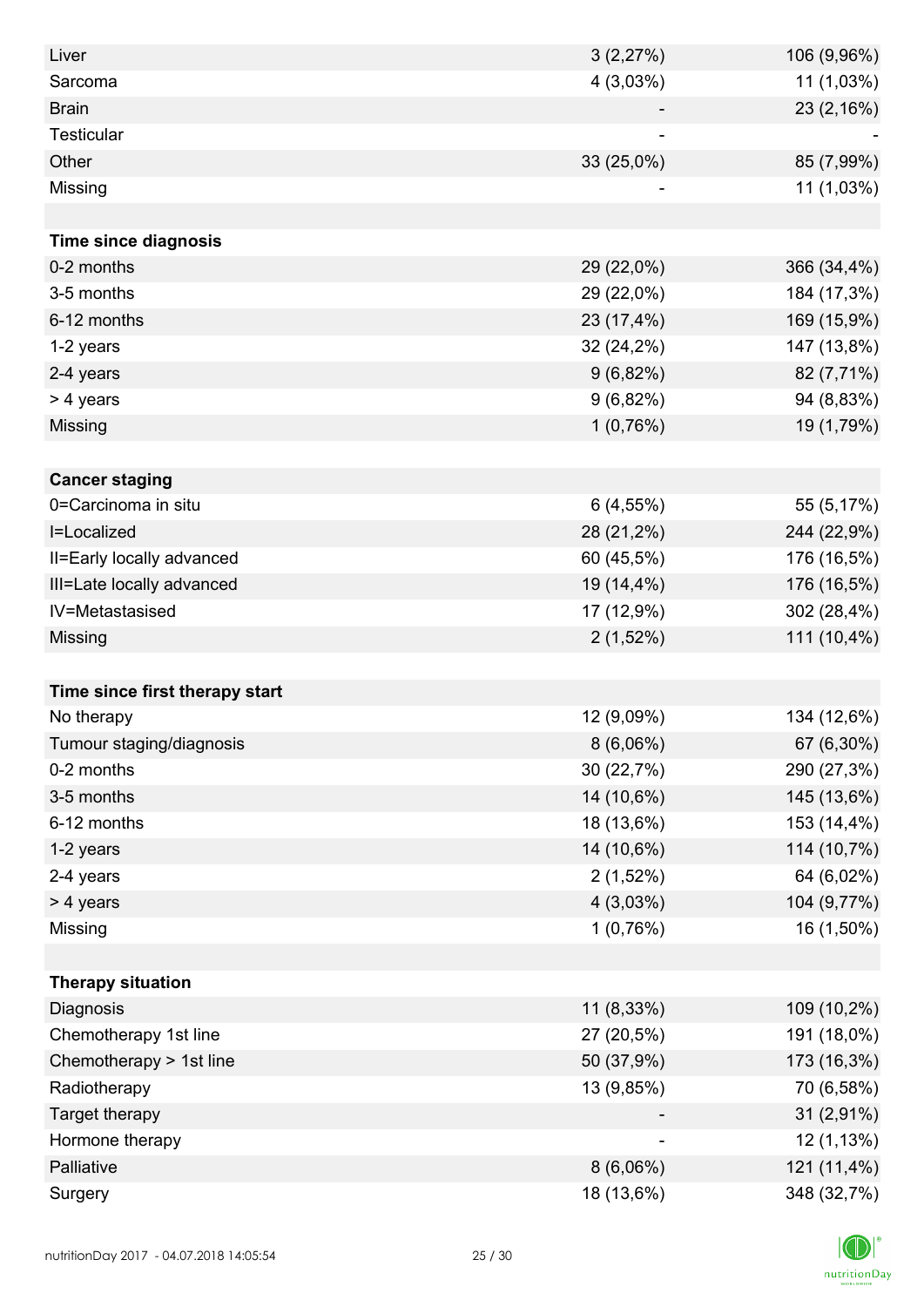| Cancer related complications                                                             | 16 (12,1%)  | 67 (6,30%)  |
|------------------------------------------------------------------------------------------|-------------|-------------|
| Therapy related complications                                                            | 10 (7,58%)  | 43 (4,04%)  |
| Missing                                                                                  | 1(0,76%)    | 13 (1,22%)  |
|                                                                                          |             |             |
| <b>Infections</b>                                                                        |             |             |
| None                                                                                     | 98 (74,2%)  | 808 (75,9%) |
| Local                                                                                    | 15 (11,4%)  | 161 (15,1%) |
| General                                                                                  | 18 (13,6%)  | 73 (6,86%)  |
| Missing                                                                                  | 1(0,76%)    | 22 (2,07%)  |
|                                                                                          |             |             |
| <b>Nutrition Treatment</b>                                                               |             |             |
| No special diet                                                                          | 18 (13,6%)  | 458 (43,0%) |
| Individualized diet plan                                                                 | 80 (60,6%)  | 305 (28,7%) |
| Energy rich/protein rich ONS                                                             | 56 (42,4%)  | 121 (11,4%) |
| Enteral nutrition (via NGT/PEG)                                                          | $6(4,55\%)$ | 65 (6,11%)  |
| Parenteral nutrition                                                                     | 4(3,03%)    | 136 (12,8%) |
| ONS enriched with special nutrients                                                      | 16 (12,1%)  | 25 (2,35%)  |
| Special nutrients (EPA, branched chained amino acids,<br>glutamine, arginine, carnitine) | 17 (12,9%)  | 13 (1,22%)  |
| Personal preferences                                                                     | 17 (12,9%)  | 110 (10,3%) |
| Counselling                                                                              | 77 (58,3%)  | 54 (5,08%)  |
| Other                                                                                    | 20 (15,2%)  | 28 (2,63%)  |
| Missing                                                                                  |             |             |

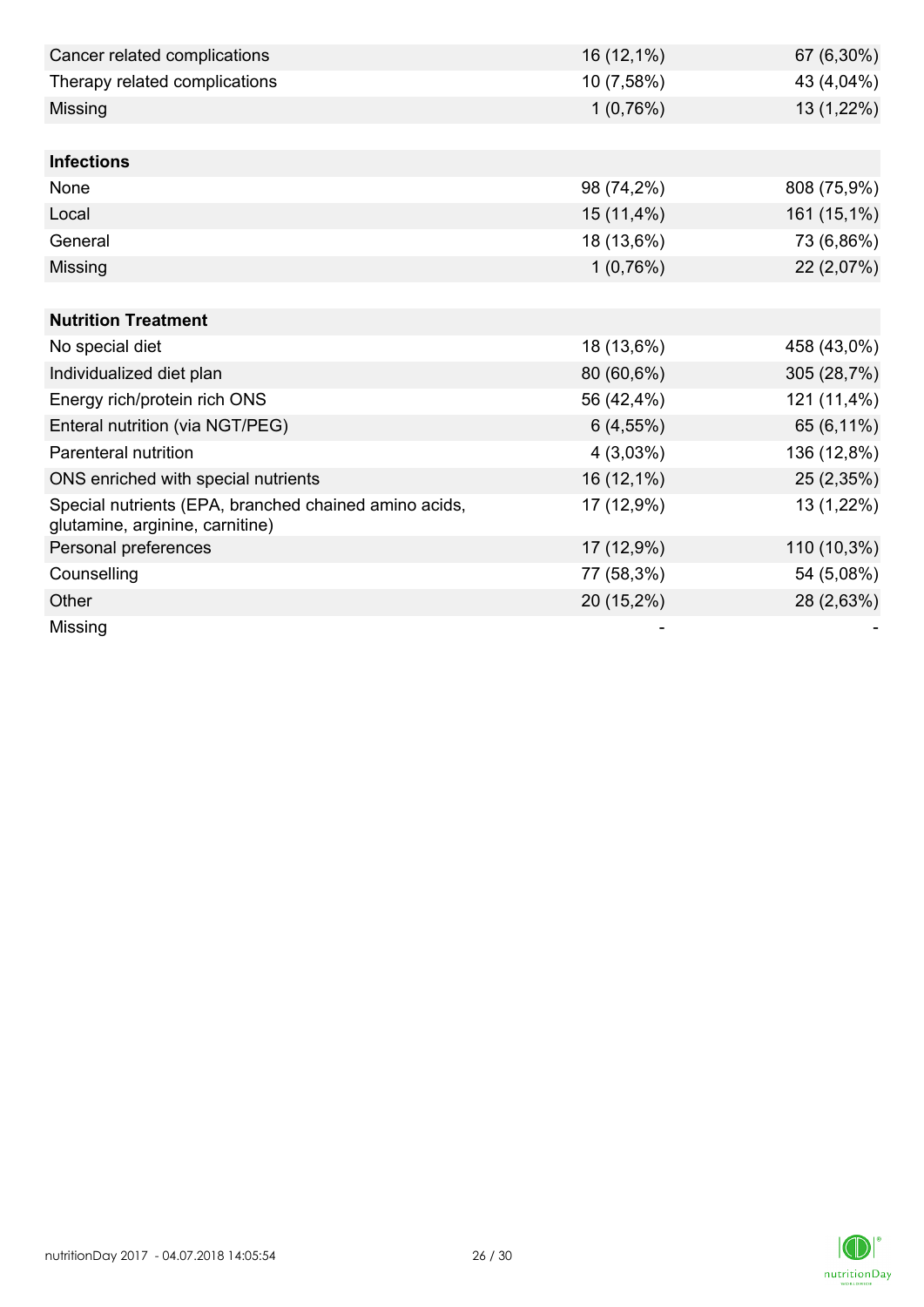| V. Oncology: Cancer patients - Appetite, food intake & quality of life ("Sheet 3 onco") |                     |                          |
|-----------------------------------------------------------------------------------------|---------------------|--------------------------|
|                                                                                         | <b>YOUR RESULTS</b> | <b>REFERENCE RESULTS</b> |
| Number of patients completing Sheet 3_onco:                                             | 132                 | 1056                     |
| Body weight prior to becoming ill                                                       | 62 [40-101]         | 70 [22-180]              |
|                                                                                         |                     |                          |
| Actual body weight                                                                      | 60 [35-110]         | 63 [21-128]              |
| Change in weight was                                                                    |                     |                          |
| Intentional                                                                             | 4(3,03%)            | 31 (2,91%)               |
| Unintentional                                                                           | 91 (68,9%)          | 644 (60,5%)              |
| Weight is stable                                                                        | 24 (18,2%)          | 180 (16,9%)              |
| Missing                                                                                 | 1(0,76%)            | 31 (2,91%)               |
| During the last week                                                                    |                     |                          |
| Patients who have had pain:                                                             |                     |                          |
| Not at all                                                                              | 30 (22,7%)          | 366 (34,4%)              |
| A little                                                                                | 51 (38,6%)          | 294 (27,6%)              |
| Quite a bit                                                                             | 36 (27,3%)          | 192 (18,0%)              |
| Very much                                                                               | 14 (10,6%)          | 108 (10,2%)              |
| Missing                                                                                 |                     | 90 (8,46%)               |
| Patients who needed a rest:                                                             |                     |                          |
| Not at all                                                                              | 22 (16,7%)          | 261 (24,5%)              |
| A little                                                                                | 48 (36,4%)          | 311 (29,2%)              |
| Quite a bit                                                                             | 43 (32,6%)          | 243 (22,8%)              |
| Very much                                                                               | 17 (12,9%)          | 131 (12,3%)              |
| Missing                                                                                 | 1(0,76%)            | 98 (9,21%)               |
| Patients who felt weak:                                                                 |                     |                          |
| Not at all                                                                              | 25 (18,9%)          | 255 (24,0%)              |
| A little                                                                                | 46 (34,8%)          | 297 (27,9%)              |
| Quite a bit                                                                             | 42 (31,8%)          | 260 (24,4%)              |
| Very much                                                                               | 18 (13,6%)          | 142 (13,3%)              |
| Missing                                                                                 |                     | 95 (8,93%)               |
|                                                                                         |                     |                          |
| Patients who felt depressed:                                                            |                     |                          |
| Not at all                                                                              | 34 (25,8%)          | 382 (35,9%)              |
| A little                                                                                | 39 (29,5%)          | 337 (31,7%)              |
| Quite a bit                                                                             | 44 (33,3%)          | 148 (13,9%)              |
| Very much                                                                               | 13 (9,85%)          | 80 (7,52%)               |
| Missing                                                                                 | 1(0,76%)            | 92 (8,65%)               |

#### **Patients who were tired:**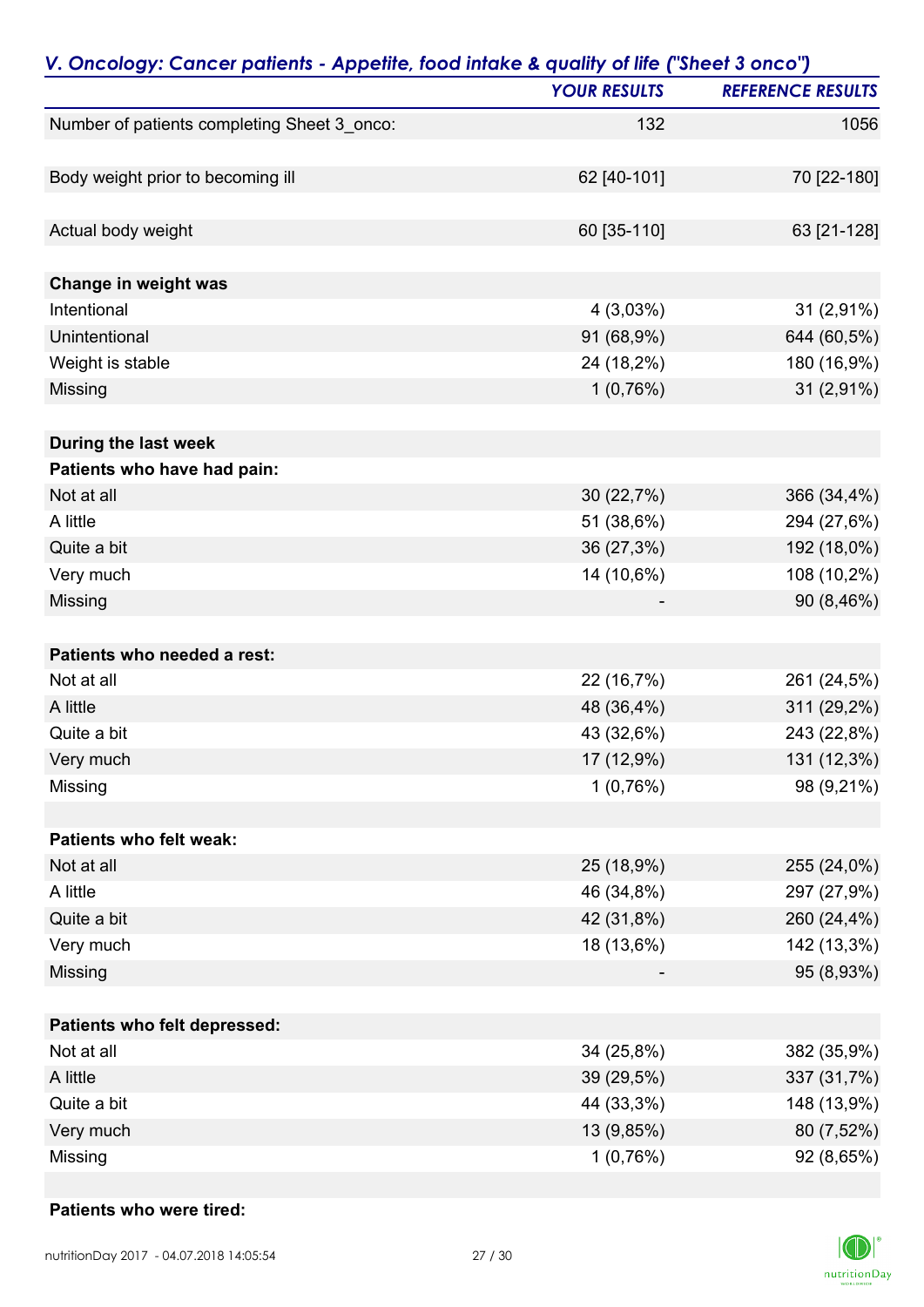| Not at all                                                  | 27 (20,5%)  | 272 (25,6%) |
|-------------------------------------------------------------|-------------|-------------|
| A little                                                    | 45 (34,1%)  | 317 (29,8%) |
| Quite a bit                                                 | 40 (30,3%)  | 240 (22,6%) |
| Very much                                                   | 18 (13,6%)  | 124 (11,7%) |
| Missing                                                     | 1(0,76%)    | 92 (8,65%)  |
|                                                             |             |             |
| Patients whose pain interfered with their daily activities: |             |             |
| Not at all                                                  | 35 (26,5%)  | 412 (38,7%) |
| A little                                                    | 41 (31,1%)  | 250 (23,5%) |
| Quite a bit                                                 | 38 (28,8%)  | 168 (15,8%) |
| Very much                                                   | 14 (10,6%)  | 114 (10,7%) |
| Missing                                                     | 3(2,27%)    | 97 (9,12%)  |
|                                                             |             |             |
| Patients who lacked appetite:                               |             |             |
| Not at all                                                  | 25 (18,9%)  | 386 (36,3%) |
| A little                                                    | 54 (40,9%)  | 270 (25,4%) |
| Quite a bit                                                 | 35 (26,5%)  | 171 (16,1%) |
| Very much                                                   | 17 (12,9%)  | 119 (11,2%) |
| Missing                                                     |             | 98 (9,21%)  |
|                                                             |             |             |
| <b>Just now</b>                                             |             |             |
| Patients who have pain:                                     |             |             |
| Not at all                                                  | 31 (23,5%)  | 411 (38,6%) |
| A little                                                    | 54 (40,9%)  | 337 (31,7%) |
| Quite a bit                                                 | 40 (30,3%)  | 150 (14,1%) |
| Very much                                                   | 4(3,03%)    | 48 (4,51%)  |
| Missing                                                     | $2(1,52\%)$ | 101 (9,49%) |
|                                                             |             |             |
| Patients who need a rest:                                   |             |             |
| Not at all                                                  | 25 (18,9%)  | 225 (21,1%) |
| A little                                                    | 47 (35,6%)  | 351 (33,0%) |
| Quite a bit                                                 | 38 (28,8%)  | 263 (24,7%) |
| Very much                                                   | 20 (15,2%)  | 102 (9,59%) |
| Missing                                                     | 1(0,76%)    | 100 (9,40%) |
|                                                             |             |             |
| <b>Patients who feel weak:</b>                              |             |             |
| Not at all                                                  | 25 (18,9%)  | 242 (22,7%) |
| A little                                                    | 46 (34,8%)  | 337 (31,7%) |
| Quite a bit                                                 | 42 (31,8%)  | 257 (24,2%) |
| Very much                                                   | 17 (12,9%)  | 105 (9,87%) |
| Missing                                                     | 1(0,76%)    | 101 (9,49%) |
|                                                             |             |             |
| Patients who are depressed:                                 |             |             |
| Not at all                                                  | 38 (28,8%)  | 413 (38,8%) |

 $|D|$  $\label{eq:2} \mathsf{nutritionDay}$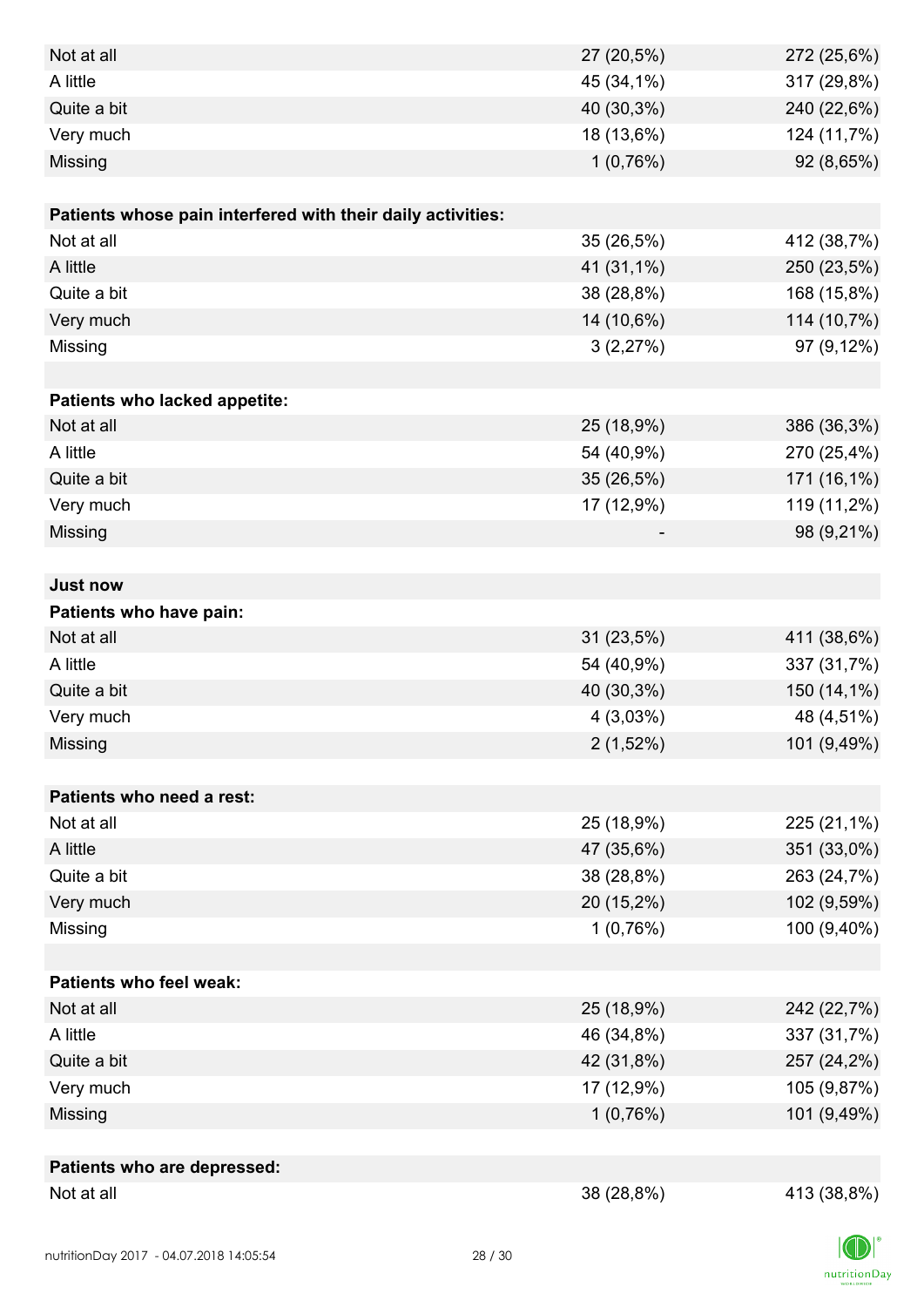| A little                                                    | 38 (28,8%)  | 338 (31,8%) |
|-------------------------------------------------------------|-------------|-------------|
| Quite a bit                                                 | 44 (33,3%)  | 145 (13,6%) |
| Very much                                                   | $9(6,82\%)$ | 47 (4,42%)  |
| Missing                                                     | 1(0,76%)    | 99 (9,30%)  |
|                                                             |             |             |
| <b>Patients who are tired:</b>                              |             |             |
| Not at all                                                  | 29 (22,0%)  | 253 (23,8%) |
| A little                                                    | 39 (29,5%)  | 372 (35,0%) |
| Quite a bit                                                 | 46 (34,8%)  | 230 (21,6%) |
| Very much                                                   | 16 (12,1%)  | 88 (8,27%)  |
| Missing                                                     | 1(0,76%)    | 98 (9,21%)  |
|                                                             |             |             |
| Patients whose pain interferes with their daily activities: |             |             |
| Not at all                                                  | 32 (24,2%)  | 378 (35,5%) |
| A little                                                    | 39 (29,5%)  | 285 (26,8%) |
| Quite a bit                                                 | 47 (35,6%)  | 185 (17,4%) |
| Very much                                                   | 12 (9,09%)  | 84 (7,89%)  |
| Missing                                                     | 1(0,76%)    | 103 (9,68%) |
|                                                             |             |             |
| Patients who lack appetite:                                 |             |             |
| Not at all                                                  | 34 (25,8%)  | 359 (33,7%) |
| A little                                                    | 48 (36,4%)  | 301 (28,3%) |
| Quite a bit                                                 | 36 (27,3%)  | 180 (16,9%) |
| Very much                                                   | 11 (8,33%)  | 98 (9,21%)  |
| Missing                                                     | $2(1,52\%)$ | 102 (9,59%) |
|                                                             |             |             |
| Reasons for change in appetite/food intake                  |             |             |
| Nausea/Vomiting                                             | 49 (37,1%)  | 161 (15,1%) |
| Inflammation in mouth                                       | 11 (8,33%)  | 57 (5,36%)  |
| Pain                                                        | 41 (31,1%)  | 120 (11,3%) |
| Constipation                                                | $9(6,82\%)$ | 69 (6,48%)  |
| Diarrhea                                                    | 5(3,79%)    | 44 (4,14%)  |
| Change in taste/smell                                       | 34 (25,8%)  | 108 (10,2%) |
| Early satiation/Loss of appetite                            | 37 (28,0%)  | 252 (23,7%) |
| Other                                                       | 16 (12,1%)  | 201 (18,9%) |
| Missing                                                     | 9(6,82%)    | 51 (4,79%)  |
|                                                             |             |             |
| Maximum activity performed by patients                      |             |             |
| Able to do sports                                           |             | 46 (4,32%)  |
| Fully active                                                | 13 (9,85%)  | 141 (13,3%) |
| Able to carry out light activities                          | 36 (27,3%)  | 210 (19,7%) |
| Able to carry out self care                                 | 57 (43,2%)  | 236 (22,2%) |
| Able to carry out limited self care                         | 18 (13,6%)  | 156 (14,7%) |
| Confined to bed or chair                                    | $7(5,30\%)$ | 156 (14,7%) |